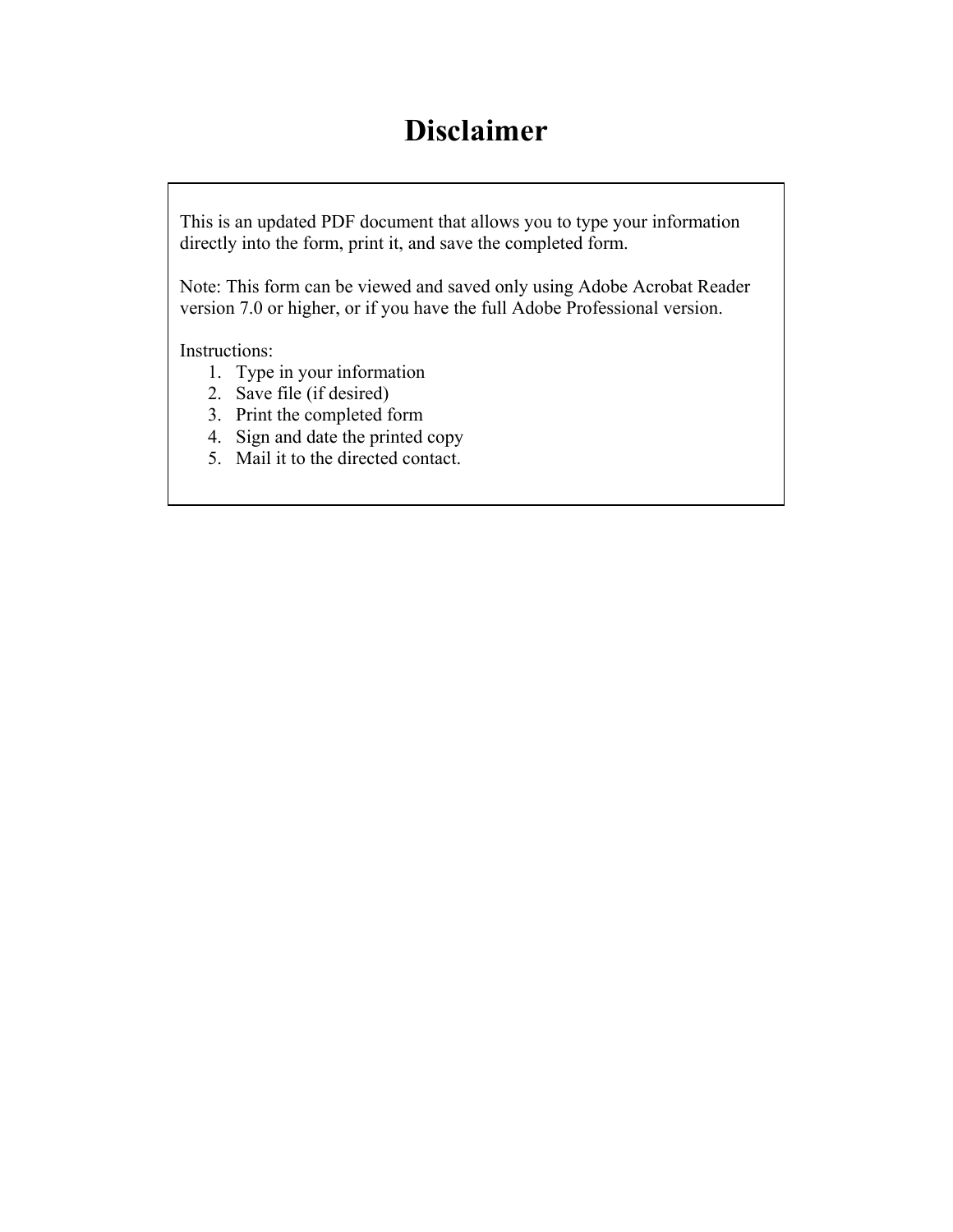**FACILITY NAME AND PERMIT NUMBER:** *Form Approved 1/14/99* 



# **NPDES FORM 2S APPLICATION OVERVIEW**

# **NPDES**

# **PRELIMINARY INFORMATION**

**This page is designed to indicate whether the applicant is to complete Part 1 or Part 2. Review each category, and then complete Part 1 or Part 2, as indicated. For purposes of this form, the term "you" refers to the applicant. "This facility" and "your facility" refer to the facility for which application information is submitted.**

## **FACILITIES INCLUDED IN ANY OF THE FOLLOWING CATEGORIES MUST COMPLETE PART 2 (PERMIT APPLICATION INFORMATION).**

- 1. Facilities with a currently effective NPDES permit.
- 2. Facilities which have been directed by the permitting authority to submit a full permit application at this time.

# **ALL OTHER FACILITIES MUST COMPLETE PART 1 (LIMITED BACKGROUND INFORMATION).**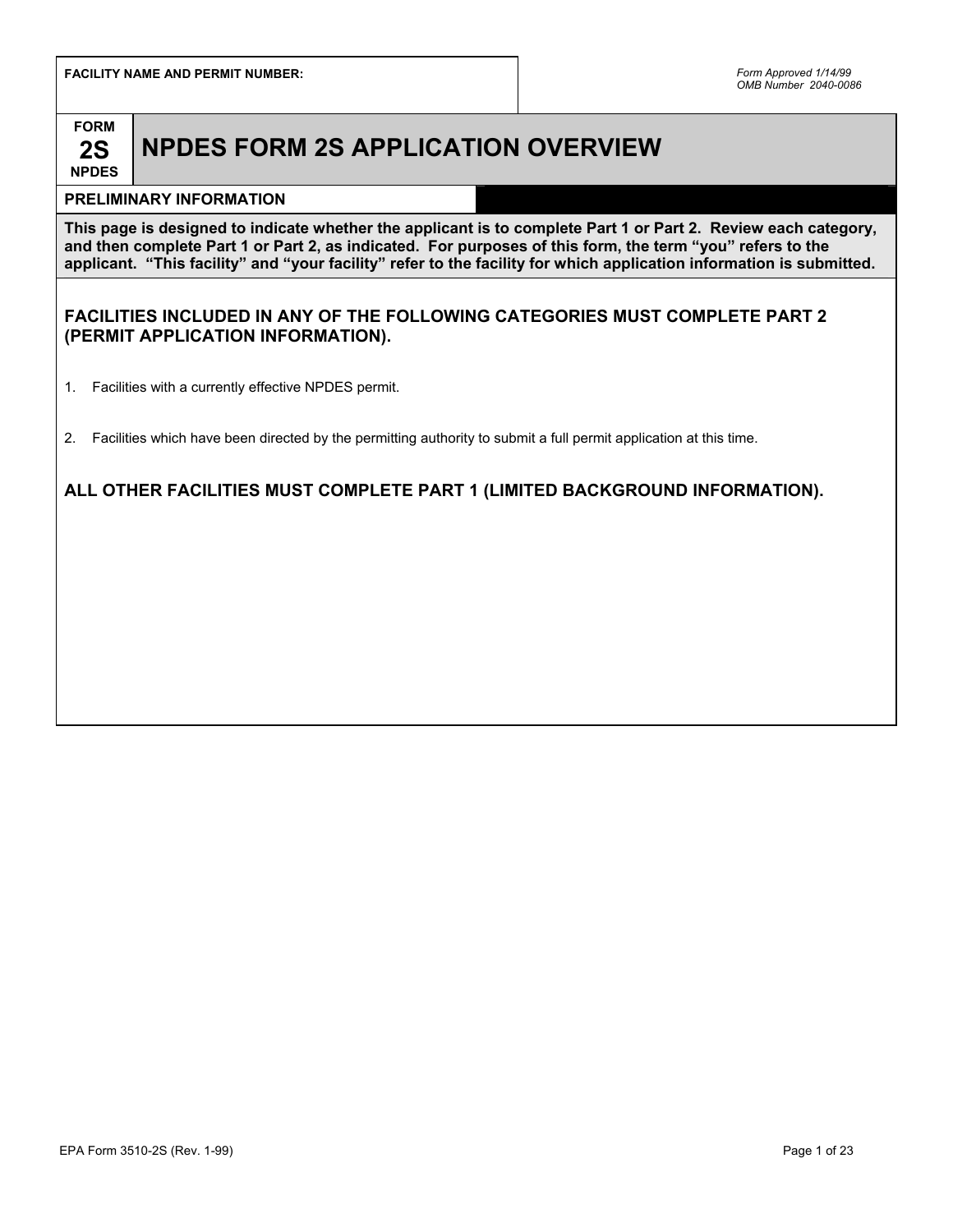# **PART 1: LIMITED BACKGROUND INFORMATION**

**This part should be completed only by "sludge-only" facilities - that is, facilities that do not currently have, and are not applying for, an NPDES permit for a direct discharge to a surface body of water.** 

**For purposes of this form, the term "you" refers to the applicant. "This facility" and "your facility" refer to the facility for which application information is submitted.** 

| 1. |    | Facility Information.                                                                     |  |                                                                                    |  |
|----|----|-------------------------------------------------------------------------------------------|--|------------------------------------------------------------------------------------|--|
|    | а. | Facility name                                                                             |  |                                                                                    |  |
|    | b. | <b>Mailing Address</b>                                                                    |  |                                                                                    |  |
|    |    |                                                                                           |  |                                                                                    |  |
|    | c. | Contact person                                                                            |  |                                                                                    |  |
|    |    | Title                                                                                     |  |                                                                                    |  |
|    |    | Telephone number                                                                          |  |                                                                                    |  |
|    | d. | Facility Address (not P.O. B ox)                                                          |  |                                                                                    |  |
|    |    |                                                                                           |  |                                                                                    |  |
|    | е. | Indicate the type of facility                                                             |  |                                                                                    |  |
|    |    |                                                                                           |  | Publicly owned treatment works (POTW) ____________ Privately owned treatment works |  |
|    |    | Federally owned treatment works                                                           |  | Blending or treatment operation                                                    |  |
|    |    | Surface disposal site                                                                     |  | Sewage sludge incinerator                                                          |  |
|    |    |                                                                                           |  |                                                                                    |  |
| 2. |    | <b>Applicant Information.</b>                                                             |  |                                                                                    |  |
|    | а. | Applicant name                                                                            |  |                                                                                    |  |
|    | b. | <b>Mailing Address</b>                                                                    |  |                                                                                    |  |
|    |    |                                                                                           |  |                                                                                    |  |
|    | c. | Contact person                                                                            |  |                                                                                    |  |
|    |    | Title                                                                                     |  |                                                                                    |  |
|    |    | Telephone number                                                                          |  |                                                                                    |  |
|    | d. | Is the applicant the owner or operator (or both) of this facility?                        |  |                                                                                    |  |
|    |    | owner _______ operator                                                                    |  |                                                                                    |  |
|    | е. | Should correspondence regarding this permit be directed to the facility or the applicant? |  |                                                                                    |  |
|    |    | facility ________ applicant                                                               |  |                                                                                    |  |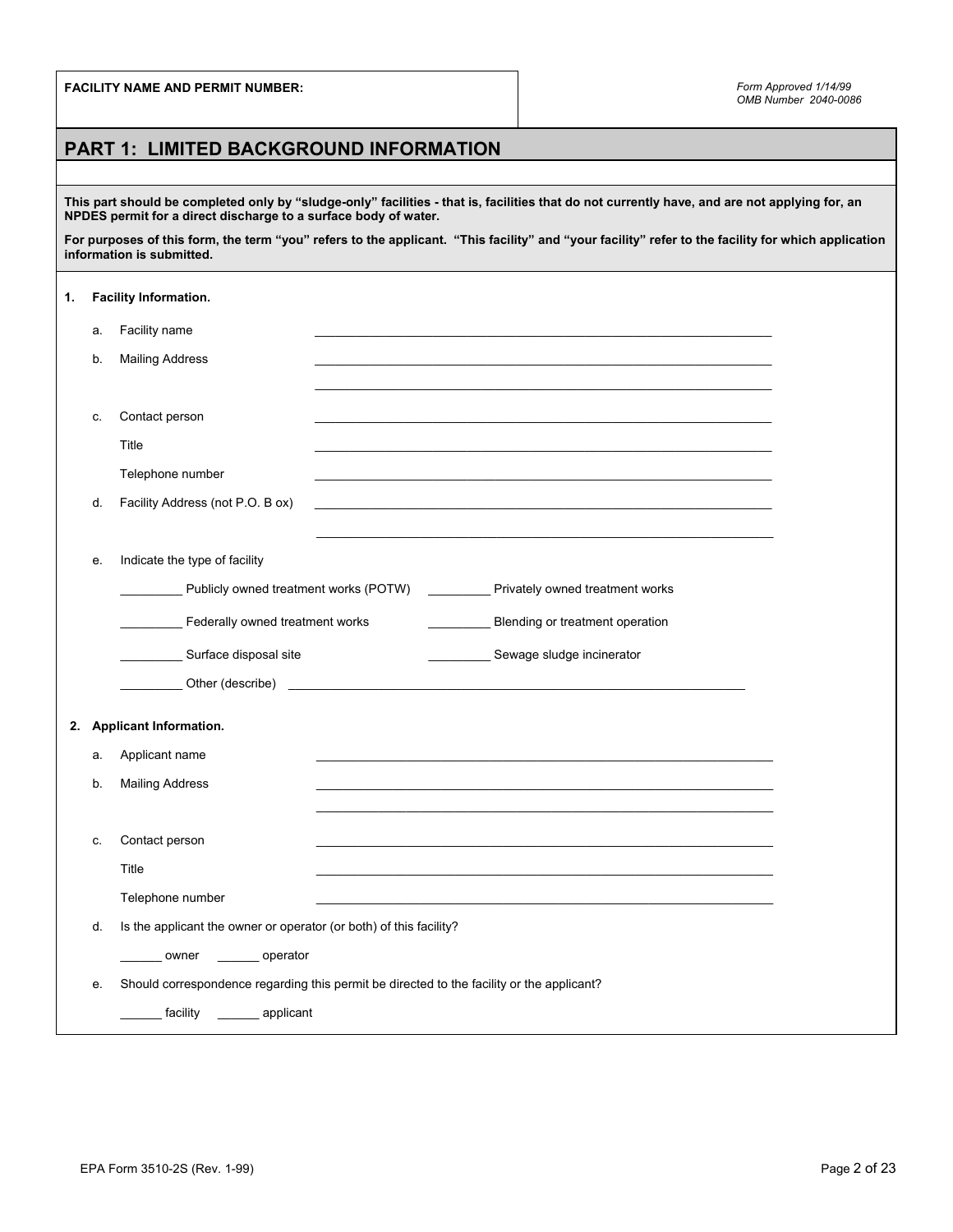|               |                                                                                                                                             | <b>FACILITY NAME AND PERMIT NUMBER:</b>     |                                                                                                            |  |                          | Form Approved 1/14/99<br>OMB Number 2040-0086                                                                                                                                                                                                                                                        |
|---------------|---------------------------------------------------------------------------------------------------------------------------------------------|---------------------------------------------|------------------------------------------------------------------------------------------------------------|--|--------------------------|------------------------------------------------------------------------------------------------------------------------------------------------------------------------------------------------------------------------------------------------------------------------------------------------------|
| 3.            |                                                                                                                                             |                                             |                                                                                                            |  |                          | Sewage Sludge Amount. Provide the total dry metric tons per latest 365 day period of sewage sludge handled under the following practices:                                                                                                                                                            |
|               | а.                                                                                                                                          | Amount generated at the facility            |                                                                                                            |  |                          | dry metric tons                                                                                                                                                                                                                                                                                      |
|               | b.                                                                                                                                          | Amount received from off site               |                                                                                                            |  |                          | dry metric tons                                                                                                                                                                                                                                                                                      |
|               | C.                                                                                                                                          | Amount treated or blended on site           |                                                                                                            |  |                          | dry metric tons                                                                                                                                                                                                                                                                                      |
|               | d.                                                                                                                                          |                                             | Amount sold or given away in a bag or other container for application to the land                          |  |                          | dry metric tons                                                                                                                                                                                                                                                                                      |
|               | е.                                                                                                                                          |                                             | Amount of bulk sewage sludge shipped off site for treatment or blending                                    |  |                          | dry metric tons                                                                                                                                                                                                                                                                                      |
|               | f.                                                                                                                                          | Amount applied to the land in bulk form     |                                                                                                            |  |                          | dry metric tons                                                                                                                                                                                                                                                                                      |
|               | g.                                                                                                                                          | Amount placed on a surface disposal site    |                                                                                                            |  |                          | dry metric tons                                                                                                                                                                                                                                                                                      |
|               | h.                                                                                                                                          | Amount fired in a sewage sludge incinerator |                                                                                                            |  |                          | dry metric tons                                                                                                                                                                                                                                                                                      |
|               | i.                                                                                                                                          |                                             | Amount sent to a municipal solid waste landfill                                                            |  |                          | dry metric tons                                                                                                                                                                                                                                                                                      |
|               | j.                                                                                                                                          |                                             | Amount used or disposed by another practice                                                                |  |                          | dry metric tons                                                                                                                                                                                                                                                                                      |
|               |                                                                                                                                             | Describe                                    |                                                                                                            |  |                          |                                                                                                                                                                                                                                                                                                      |
| 4.            |                                                                                                                                             |                                             | data on three or more samples taken at least one month apart and no more than four and one-half years old. |  |                          | Pollutant Concentrations. Using the table below or a separate attachment, provide existing sewage sludge monitoring data for the pollutants for<br>which limits in sewage sludge have been established in 40 CFR part 503 for this facility's expected use or disposal practices. If available, base |
|               |                                                                                                                                             | <b>POLLUTANT</b>                            | <b>CONCENTRATION</b><br>(mg/kg dry weight)                                                                 |  | <b>ANALYTICAL METHOD</b> | <b>DETECTION LEVEL FOR ANALYSIS</b>                                                                                                                                                                                                                                                                  |
|               | <b>ARSENIC</b>                                                                                                                              |                                             |                                                                                                            |  |                          |                                                                                                                                                                                                                                                                                                      |
|               | CADMIUM                                                                                                                                     |                                             |                                                                                                            |  |                          |                                                                                                                                                                                                                                                                                                      |
|               | CHROMIUM                                                                                                                                    |                                             |                                                                                                            |  |                          |                                                                                                                                                                                                                                                                                                      |
|               | <b>COPPER</b>                                                                                                                               |                                             |                                                                                                            |  |                          |                                                                                                                                                                                                                                                                                                      |
| LEAD          |                                                                                                                                             |                                             |                                                                                                            |  |                          |                                                                                                                                                                                                                                                                                                      |
|               | <b>MERCURY</b>                                                                                                                              |                                             |                                                                                                            |  |                          |                                                                                                                                                                                                                                                                                                      |
|               | <b>MOLYBDENUM</b>                                                                                                                           |                                             |                                                                                                            |  |                          |                                                                                                                                                                                                                                                                                                      |
| <b>NICKEL</b> |                                                                                                                                             |                                             |                                                                                                            |  |                          |                                                                                                                                                                                                                                                                                                      |
|               | <b>SELENIUM</b>                                                                                                                             |                                             |                                                                                                            |  |                          |                                                                                                                                                                                                                                                                                                      |
| <b>ZINC</b>   |                                                                                                                                             |                                             |                                                                                                            |  |                          |                                                                                                                                                                                                                                                                                                      |
| 5.            |                                                                                                                                             | <b>Treatment Provided At Your Facility.</b> |                                                                                                            |  |                          |                                                                                                                                                                                                                                                                                                      |
|               | а.                                                                                                                                          |                                             | Which class of pathogen reduction does the sewage sludge meet at your facility?                            |  |                          |                                                                                                                                                                                                                                                                                                      |
|               |                                                                                                                                             |                                             | Class A __________Class B ___________ Neither or unknown                                                   |  |                          |                                                                                                                                                                                                                                                                                                      |
|               | Describe, on this form or another sheet of paper, any treatment processes used at your facility to reduce pathogens in sewage sludge:<br>b. |                                             |                                                                                                            |  |                          |                                                                                                                                                                                                                                                                                                      |
|               |                                                                                                                                             |                                             |                                                                                                            |  |                          |                                                                                                                                                                                                                                                                                                      |
|               |                                                                                                                                             |                                             |                                                                                                            |  |                          |                                                                                                                                                                                                                                                                                                      |
|               |                                                                                                                                             |                                             |                                                                                                            |  |                          |                                                                                                                                                                                                                                                                                                      |
|               |                                                                                                                                             |                                             |                                                                                                            |  |                          |                                                                                                                                                                                                                                                                                                      |
|               |                                                                                                                                             |                                             |                                                                                                            |  |                          |                                                                                                                                                                                                                                                                                                      |
|               |                                                                                                                                             |                                             |                                                                                                            |  |                          |                                                                                                                                                                                                                                                                                                      |
|               |                                                                                                                                             |                                             |                                                                                                            |  |                          |                                                                                                                                                                                                                                                                                                      |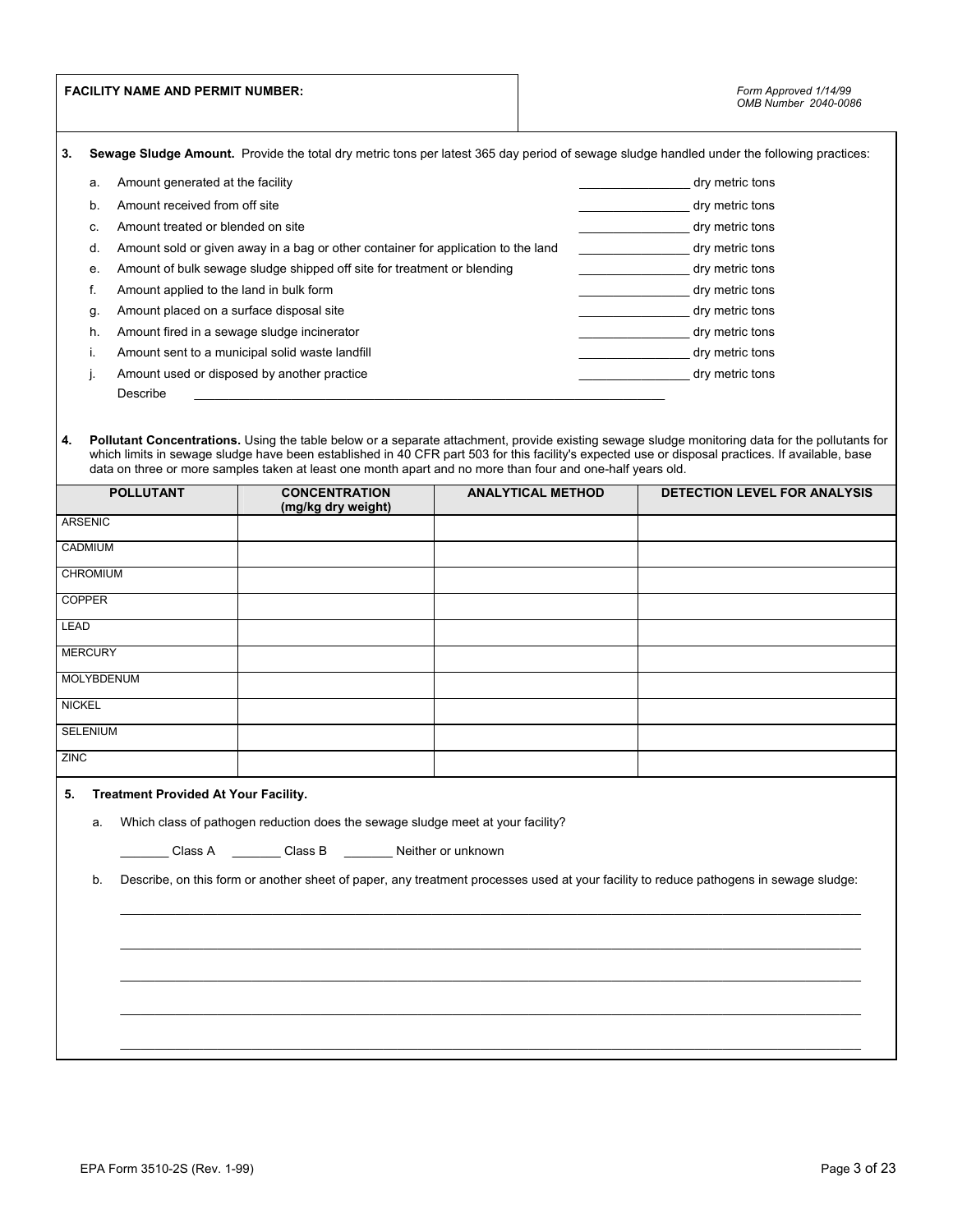|    | <b>FACILITY NAME AND PERMIT NUMBER:</b>                                                                                                                                                                                                                                                                                                                                                                                 |                                                                        |  | Form Approved 1/14/99<br>OMB Number 2040-0086 |
|----|-------------------------------------------------------------------------------------------------------------------------------------------------------------------------------------------------------------------------------------------------------------------------------------------------------------------------------------------------------------------------------------------------------------------------|------------------------------------------------------------------------|--|-----------------------------------------------|
| c. | Which vector attraction reduction option is met for the sewage sludge at your facility?                                                                                                                                                                                                                                                                                                                                 |                                                                        |  |                                               |
|    |                                                                                                                                                                                                                                                                                                                                                                                                                         | Option 1 (Minimum 38 percent reduction in volatile solids)             |  |                                               |
|    |                                                                                                                                                                                                                                                                                                                                                                                                                         | Option 2 (Anaerobic process, with bench-scale demonstration)           |  |                                               |
|    |                                                                                                                                                                                                                                                                                                                                                                                                                         | Option 3 (Aerobic process, with bench-scale demonstration)             |  |                                               |
|    |                                                                                                                                                                                                                                                                                                                                                                                                                         | Option 4 (Specific oxygen uptake rate for aerobically digested sludge) |  |                                               |
|    | Option 5 (Aerobic processes plus raised temperature)                                                                                                                                                                                                                                                                                                                                                                    |                                                                        |  |                                               |
|    | Option 6 (Raise pH to 12 and retain at 11.5)                                                                                                                                                                                                                                                                                                                                                                            |                                                                        |  |                                               |
|    | Option 7 (75 percent solids with no unstabilized solids)                                                                                                                                                                                                                                                                                                                                                                |                                                                        |  |                                               |
|    | Option 8 (90 percent solids with unstabilized solids)                                                                                                                                                                                                                                                                                                                                                                   |                                                                        |  |                                               |
|    | Option 9 (Injection below land surface)                                                                                                                                                                                                                                                                                                                                                                                 |                                                                        |  |                                               |
|    | Option 10 (Incorporation into soil within 6 hours)                                                                                                                                                                                                                                                                                                                                                                      |                                                                        |  |                                               |
|    | Option 11 (Covering active sewage sludge unit daily)                                                                                                                                                                                                                                                                                                                                                                    |                                                                        |  |                                               |
|    | None or unknown                                                                                                                                                                                                                                                                                                                                                                                                         |                                                                        |  |                                               |
| d. | Describe, on this form or another sheet of paper, any treatment processes used at your facility to reduce vector attraction properties of<br>sewage sludge:                                                                                                                                                                                                                                                             |                                                                        |  |                                               |
|    | Sewage Sludge Sent to Other Facilities. Does the sewage sludge from your facility meet the Table 1 ceiling concentrations, the Table 3<br>pollutant concentrations, Class A pathogen requirements, and one of the vector attraction options 1-8?<br>If yes, go to question 8 (Certification).<br>If no, is sewage sludge from your facility provided to another facility for treatment, distribution, use, or disposal? |                                                                        |  |                                               |
|    | If no, go to question 7 (Use and Disposal Sites).                                                                                                                                                                                                                                                                                                                                                                       |                                                                        |  |                                               |
| а. | If yes, provide the following information for the facility receiving the sewage sludge:                                                                                                                                                                                                                                                                                                                                 |                                                                        |  |                                               |
| b. | Facility name<br>Mailing address                                                                                                                                                                                                                                                                                                                                                                                        |                                                                        |  |                                               |
| c. | Contact person                                                                                                                                                                                                                                                                                                                                                                                                          |                                                                        |  |                                               |
|    | Title                                                                                                                                                                                                                                                                                                                                                                                                                   |                                                                        |  |                                               |
|    | Telephone number                                                                                                                                                                                                                                                                                                                                                                                                        |                                                                        |  |                                               |
| d. | Which activities does the receiving facility provide? (Check all that apply)                                                                                                                                                                                                                                                                                                                                            |                                                                        |  |                                               |
|    | Treatment or blending                                                                                                                                                                                                                                                                                                                                                                                                   | Sale or give-away in bag or other container                            |  |                                               |
|    | Land application                                                                                                                                                                                                                                                                                                                                                                                                        | Surface disposal                                                       |  |                                               |
|    |                                                                                                                                                                                                                                                                                                                                                                                                                         |                                                                        |  |                                               |
|    | Incineration                                                                                                                                                                                                                                                                                                                                                                                                            | Other (describe):                                                      |  |                                               |
|    |                                                                                                                                                                                                                                                                                                                                                                                                                         |                                                                        |  |                                               |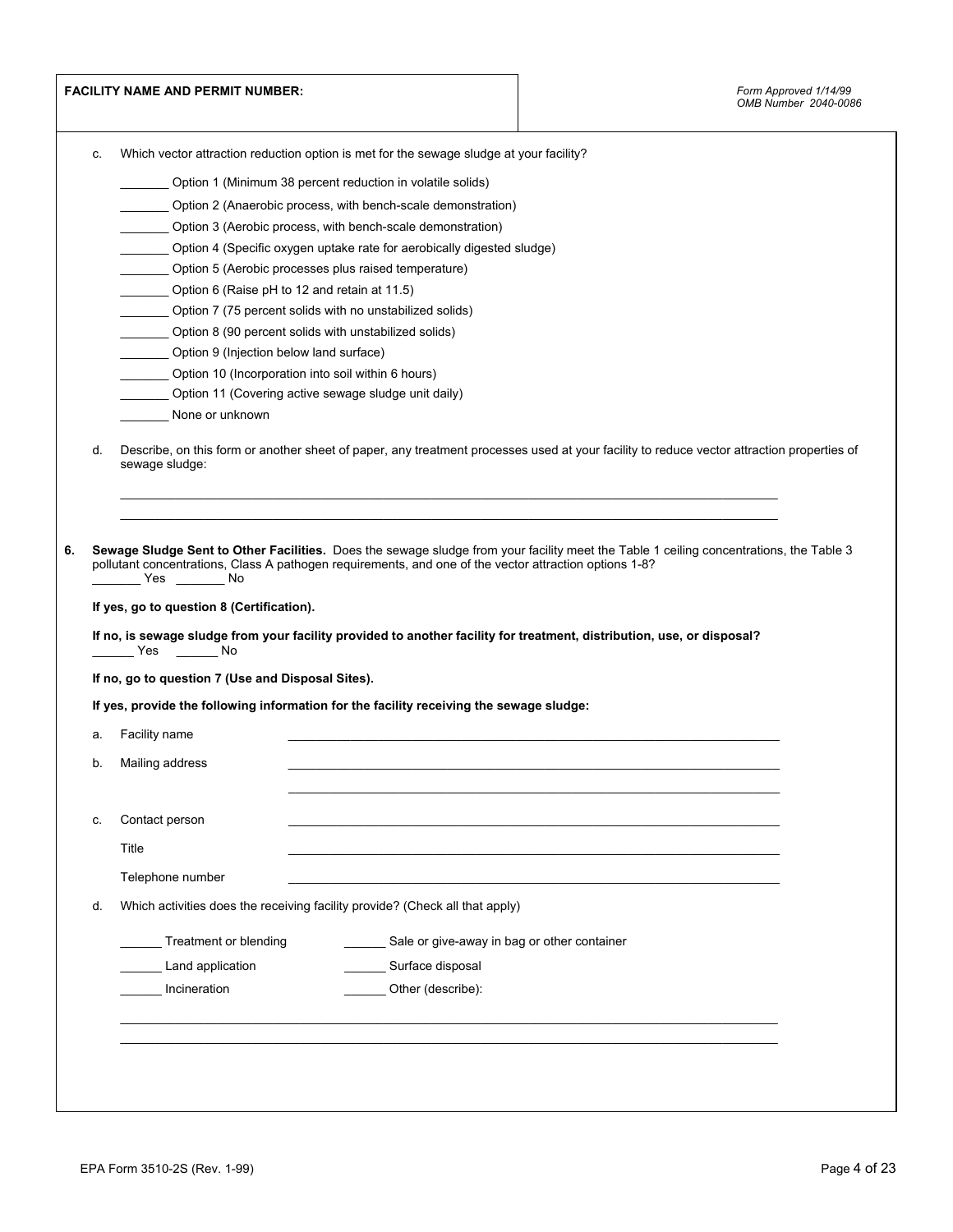|    |    | <b>FACILITY NAME AND PERMIT NUMBER:</b>                                                 |                                                                                                                                                                                                                                                                                             |                         | Form Approved 1/14/99<br>OMB Number 2040-0086                                                                                                                                                                                                                                                       |
|----|----|-----------------------------------------------------------------------------------------|---------------------------------------------------------------------------------------------------------------------------------------------------------------------------------------------------------------------------------------------------------------------------------------------|-------------------------|-----------------------------------------------------------------------------------------------------------------------------------------------------------------------------------------------------------------------------------------------------------------------------------------------------|
| 7. |    |                                                                                         | Use and Disposal Sites. Provide the following information for each site on which sewage sludge from this facility is used or disposed:                                                                                                                                                      |                         |                                                                                                                                                                                                                                                                                                     |
|    | a. | Site name or number                                                                     |                                                                                                                                                                                                                                                                                             |                         |                                                                                                                                                                                                                                                                                                     |
|    | b. | Contact person                                                                          |                                                                                                                                                                                                                                                                                             |                         |                                                                                                                                                                                                                                                                                                     |
|    |    | Title                                                                                   |                                                                                                                                                                                                                                                                                             |                         |                                                                                                                                                                                                                                                                                                     |
|    |    | Telephone                                                                               |                                                                                                                                                                                                                                                                                             |                         |                                                                                                                                                                                                                                                                                                     |
|    | C. | Site location (Complete 1 or 2)                                                         |                                                                                                                                                                                                                                                                                             |                         |                                                                                                                                                                                                                                                                                                     |
|    |    | Street or Route #<br>$1_{-}$                                                            | <u> 1989 - Johann Stoff, deutscher Stoff, der Stoff, der Stoff, der Stoff, der Stoff, der Stoff, der Stoff, der S</u>                                                                                                                                                                       |                         |                                                                                                                                                                                                                                                                                                     |
|    |    | County                                                                                  |                                                                                                                                                                                                                                                                                             |                         |                                                                                                                                                                                                                                                                                                     |
|    |    | City or Town                                                                            |                                                                                                                                                                                                                                                                                             |                         |                                                                                                                                                                                                                                                                                                     |
|    |    | 2.                                                                                      |                                                                                                                                                                                                                                                                                             |                         |                                                                                                                                                                                                                                                                                                     |
|    | d. | Site type (Check all that apply)                                                        |                                                                                                                                                                                                                                                                                             |                         |                                                                                                                                                                                                                                                                                                     |
|    |    |                                                                                         | Agricultural <b>Configure 1</b> Lawn or home garden                                                                                                                                                                                                                                         | <b>Example 2</b> Forest |                                                                                                                                                                                                                                                                                                     |
|    |    |                                                                                         | Surface disposal Contact Contact Contact Contact Contact Contact Contact Contact Contact Contact Contact Conta                                                                                                                                                                              |                         |                                                                                                                                                                                                                                                                                                     |
|    |    |                                                                                         | Reclamation __________ Municipal Solid Waste Landfill _______ Other (describe): ______________________________                                                                                                                                                                              |                         |                                                                                                                                                                                                                                                                                                     |
| 8. |    |                                                                                         | Certification. Sign the certification statement below. (Refer to instructions to determine who is an officer for purposes of this certification.)                                                                                                                                           |                         |                                                                                                                                                                                                                                                                                                     |
|    |    | possibility of fine and imprisonment for knowing violations.<br>Name and official title | I certify under penalty of law that this document and all attachments were prepared under my direction or supervision in accordance with the<br>or persons who manage the system or those persons directly responsible for gathering the information, the information is, to the best of my |                         | system designed to assure that qualified personnel properly gather and evaluate the information submitted. Based on my inquiry of the person<br>knowledge and belief, true, accurate, and complete. I am aware that there are significant penalties for submitting false information, including the |
|    |    | Signature                                                                               |                                                                                                                                                                                                                                                                                             |                         |                                                                                                                                                                                                                                                                                                     |
|    |    | Telephone number                                                                        |                                                                                                                                                                                                                                                                                             |                         |                                                                                                                                                                                                                                                                                                     |
|    |    |                                                                                         |                                                                                                                                                                                                                                                                                             |                         |                                                                                                                                                                                                                                                                                                     |
|    |    | Date signed                                                                             |                                                                                                                                                                                                                                                                                             |                         |                                                                                                                                                                                                                                                                                                     |
|    |    |                                                                                         |                                                                                                                                                                                                                                                                                             |                         |                                                                                                                                                                                                                                                                                                     |

**SEND COMPLETED FORMS TO:**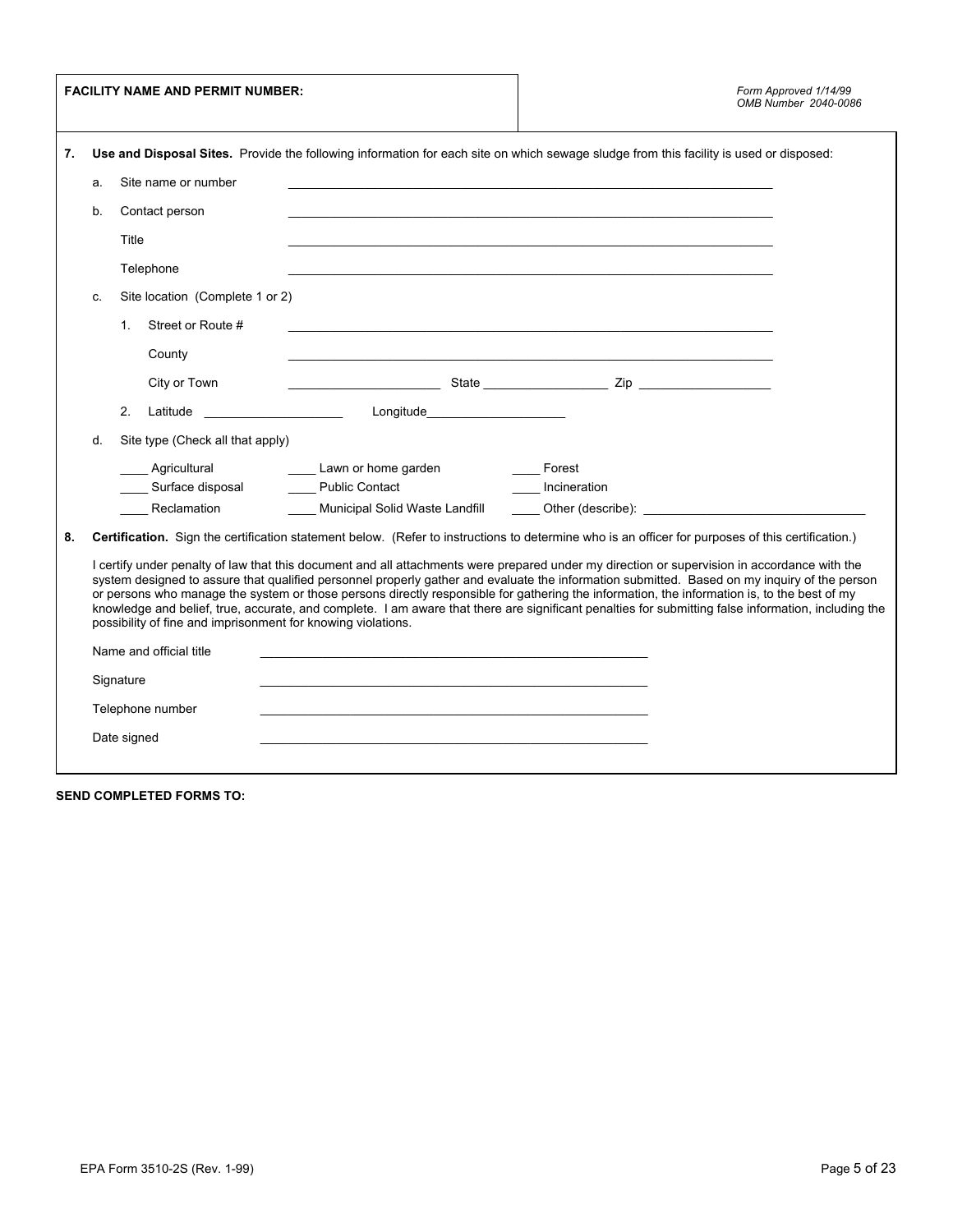# **PART 2: PERMIT APPLICATION INFORMATION**

**Complete this part if you have an effective NPDES permit or have been directed by the permitting authority to submit a full permit application at this time. In other words, complete this part if your facility has, or is applying for, an NPDES permit.** 

**For purposes of this form, the term "you" refers to the applicant. "This facility" and "your facility" refer to the facility for which application information is submitted.** 

## **APPLICATION OVERVIEW — SEWAGE SLUDGE USE OR DISPOSAL INFORMATION**

**Part 2 is divided into five sections (A-E). Section A pertains to all applicants. The applicability of Sections B, C, D, and E depends on your facility's sewage sludge use or disposal practices. The information provided on this page indicates which sections of Part 2 to fill out.** 

#### **1. SECTION A: GENERAL INFORMATION.**

Section A must be completed by all applicants

### **2. SECTION B: GENERATION OF SEWAGE SLUDGE OR PREPARATION OF A MATERIAL DERIVED FROM SEWAGE SLUDGE.**

Section B must be completed by applicants who either:

- 1) Generate sewage sludge, or
- 2) Derive a material from sewage sludge.

#### **3. SECTION C: LAND APPLICATION OF BULK SEWAGE SLUDGE.**

Section C must be completed by applicants who either:

- 1) Apply sewage to the land, or
- 2) Generate sewage sludge which is applied to the land by others.
- NOTE: Applicants who meet either or both of the two above criteria are exempted from this requirement if all sewage sludge from their facility falls into one of the following three categories:
- 1) The sewage sludge from this facility meets the ceiling and pollutant concentrations, Class A pathogen reduction requirements, and one of vector attraction reduction options 1-8, as identified in the instructions, or
- 2) The sewage sludge from this facility is placed in a bag or other container for sale or give-away for application to the land, or
- 3) The sewage sludge from this facility is sent to another facility for treatment or blending.

#### **4. SECTION D: SURFACE DISPOSAL**

Section D must be completed by applicants who own or operate a surface disposal site.

#### **5. SECTION E: INCINERATION**

Section E must be completed by applicants who own or operate a sewage sludge incinerator.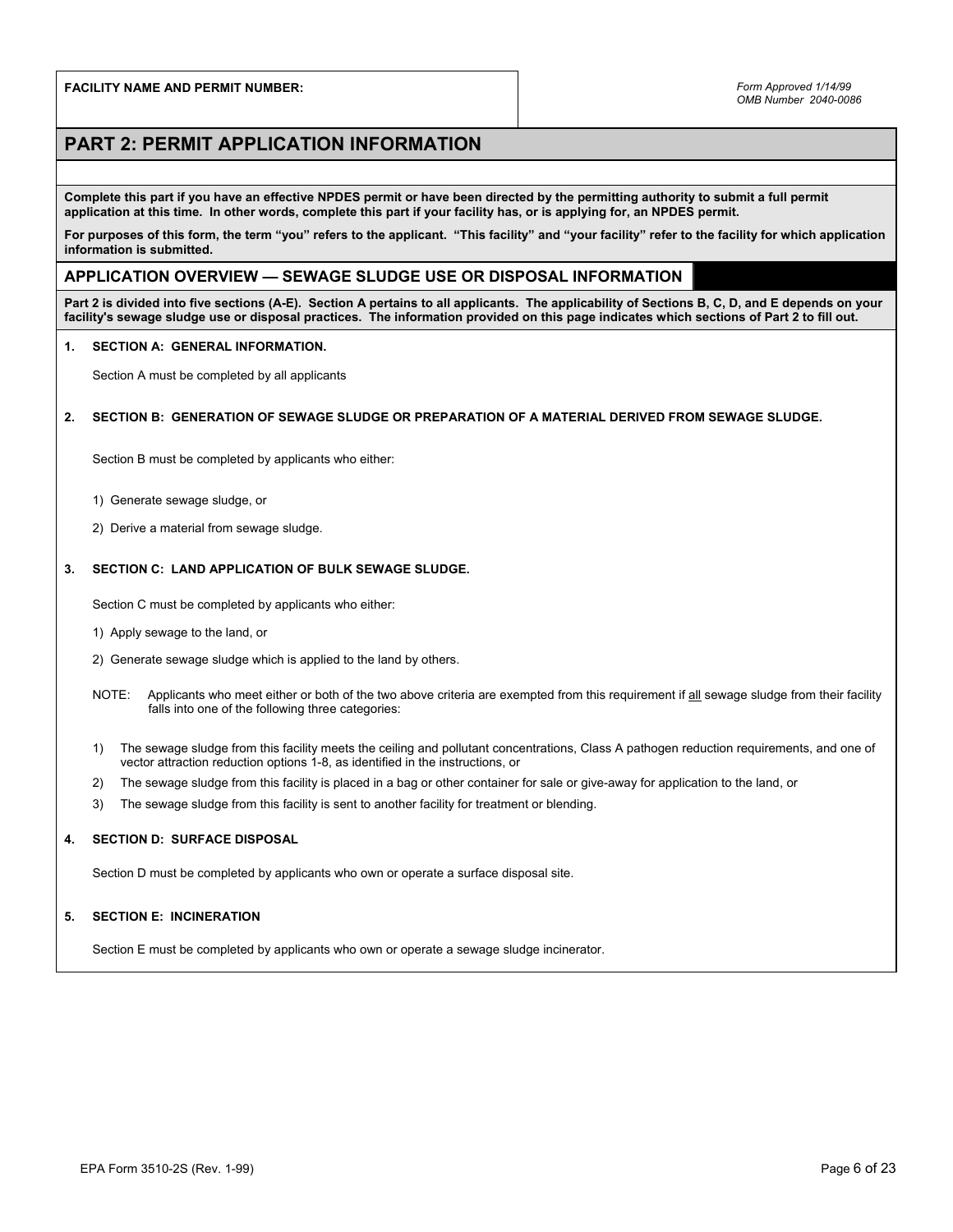|    | <b>FACILITY NAME AND PERMIT NUMBER:</b>                                                          | Form Approved 1/14/99<br>OMB Number 2040-0086 |
|----|--------------------------------------------------------------------------------------------------|-----------------------------------------------|
|    | A. GENERAL INFORMATION                                                                           |                                               |
|    | All applicants must complete this section.                                                       |                                               |
|    | A.1. Facility Information.                                                                       |                                               |
| а. | Facility name                                                                                    |                                               |
| b. | <b>Mailing Address</b>                                                                           |                                               |
|    |                                                                                                  |                                               |
| c. | Contact person                                                                                   |                                               |
|    | Title                                                                                            |                                               |
|    | Telephone number                                                                                 |                                               |
| d. | Facility Address (not P.O. Box)                                                                  |                                               |
|    |                                                                                                  |                                               |
| е. | Is this facility a Class I sludge management facility? __________ Yes ________ No                |                                               |
| f. | Facility design flow rate: _____ mgd                                                             |                                               |
| g. | Total population served: ___________                                                             |                                               |
| h. | Indicate the type of facility:                                                                   |                                               |
|    | Publicly owned treatment works (POTW)<br>________ Privately owned treatment works                |                                               |
|    | Federally owned treatment works<br>Blending or treatment operation                               |                                               |
|    | Surface disposal site<br>Sewage sludge incinerator<br>Other (describe)                           |                                               |
|    |                                                                                                  |                                               |
|    | A.2. Applicant Information. If the applicant is different from the above, provide the following: |                                               |
| а. | Applicant name                                                                                   |                                               |
| b. | <b>Mailing Address</b>                                                                           |                                               |
|    |                                                                                                  |                                               |
| c. | Contact person                                                                                   |                                               |
|    | Title                                                                                            |                                               |
|    | Telephone number                                                                                 |                                               |
| d. | Is the applicant the owner or operator (or both) of this facility?                               |                                               |
|    | _________ operator<br>_______ owner                                                              |                                               |
| е. | Should correspondence regarding this permit should be directed to the facility or the applicant. |                                               |
|    | ________ facility<br>_________ applicant                                                         |                                               |
|    |                                                                                                  |                                               |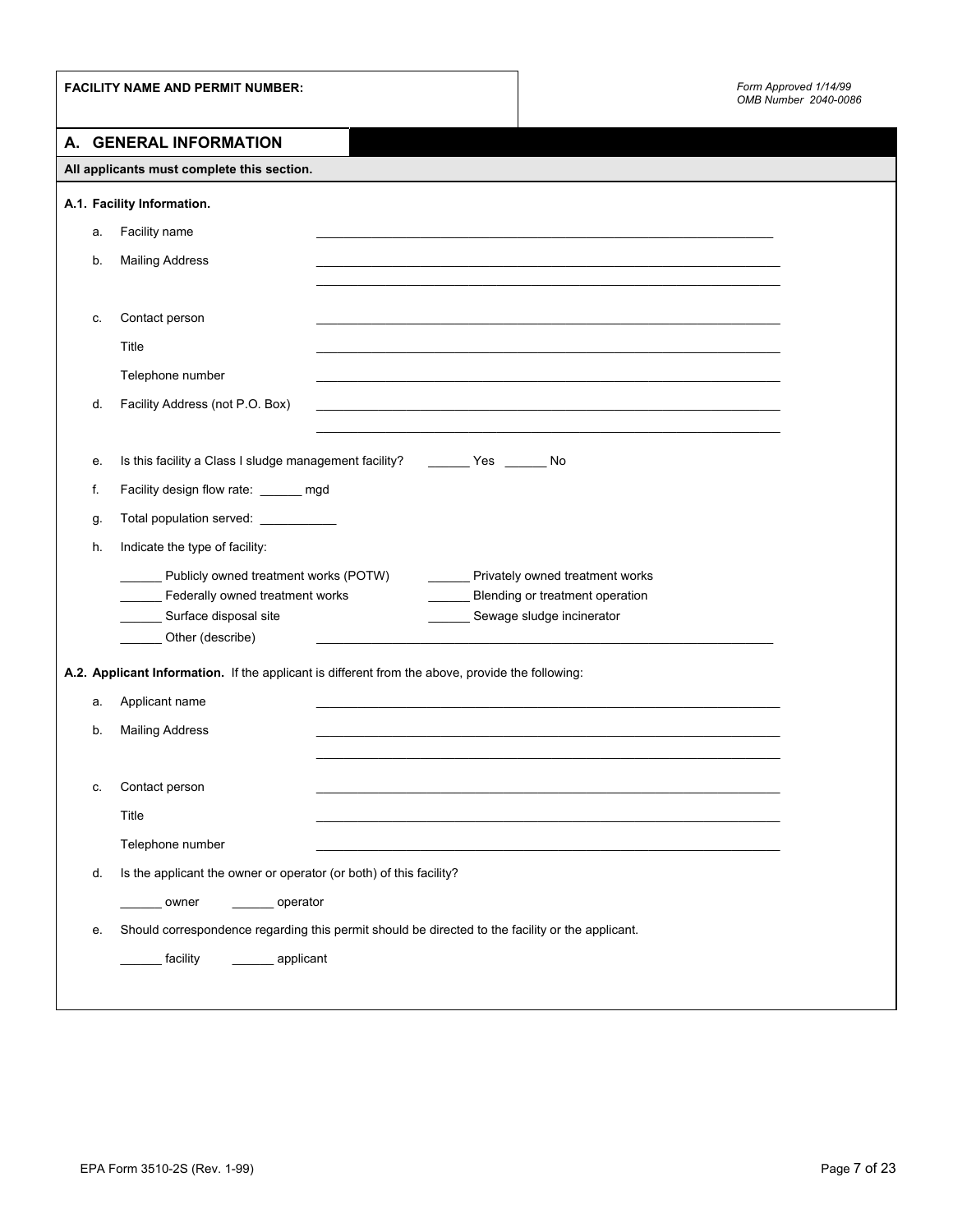|          | <b>FACILITY NAME AND PERMIT NUMBER:</b>                                                                                                                                                                                                                       |                | Form Approved 1/14/99<br>OMB Number 2040-0086                                                                                                                                                                                                                                                                                                                                                                                                                                                                                                                                                                                                                                                                                                  |
|----------|---------------------------------------------------------------------------------------------------------------------------------------------------------------------------------------------------------------------------------------------------------------|----------------|------------------------------------------------------------------------------------------------------------------------------------------------------------------------------------------------------------------------------------------------------------------------------------------------------------------------------------------------------------------------------------------------------------------------------------------------------------------------------------------------------------------------------------------------------------------------------------------------------------------------------------------------------------------------------------------------------------------------------------------------|
|          | A.3. Permit Information.                                                                                                                                                                                                                                      |                |                                                                                                                                                                                                                                                                                                                                                                                                                                                                                                                                                                                                                                                                                                                                                |
| a.       | Facility's NPDES permit number (if applicable):                                                                                                                                                                                                               |                |                                                                                                                                                                                                                                                                                                                                                                                                                                                                                                                                                                                                                                                                                                                                                |
| b.       | this facility's sewage sludge management practices:                                                                                                                                                                                                           |                | List, on this form or an attachment, all other Federal, State, and local permits or construction approvals received or applied for that regulate                                                                                                                                                                                                                                                                                                                                                                                                                                                                                                                                                                                               |
|          | Permit Number                                                                                                                                                                                                                                                 | Type of Permit |                                                                                                                                                                                                                                                                                                                                                                                                                                                                                                                                                                                                                                                                                                                                                |
|          |                                                                                                                                                                                                                                                               |                |                                                                                                                                                                                                                                                                                                                                                                                                                                                                                                                                                                                                                                                                                                                                                |
|          | Country?                                                                                                                                                                                                                                                      |                | A.4. Indian Country. Does any generation, treatment, storage, application to land, or disposal of sewage sludge from this facility occur in Indian                                                                                                                                                                                                                                                                                                                                                                                                                                                                                                                                                                                             |
|          | _______Yes ________No                                                                                                                                                                                                                                         |                | If yes, describe: the contract of the contract of the contract of the contract of the contract of the contract of the contract of the contract of the contract of the contract of the contract of the contract of the contract                                                                                                                                                                                                                                                                                                                                                                                                                                                                                                                 |
| a.<br>b. | following information. Map(s) should include the area one mile beyond all property boundaries of the facility:<br>the facility property boundaries.<br>solids leaving each unit, and all methods used for pathogen reduction and vector attraction reduction. |                | A.5. Topographic Map. Provide a topographic map or maps (or other appropriate map(s) if a topographic map is unavailable) that show the<br>Location of all sewage sludge management facilities, including locations where sewage sludge is stored, treated, or disposed.<br>Location of all wells, springs, and other surface water bodies, listed in public records or otherwise known to the applicant within 1/4 mile of<br>A.6. Line Drawing. Provide a line drawing and/or a narrative description that identifies all sewage sludge processes that will be employed during the<br>term of the permit, including all processes used for collecting, dewatering, storing, or treating sewage sludge, the destination(s) of all liquids and |
|          | A.7. Contractor Information.                                                                                                                                                                                                                                  |                |                                                                                                                                                                                                                                                                                                                                                                                                                                                                                                                                                                                                                                                                                                                                                |
|          | contractor?<br>__________Yes _________No                                                                                                                                                                                                                      |                | Are any operational or maintenance aspects of this facility related to sewage sludge generation, treatment, use or disposal the responsibility of a                                                                                                                                                                                                                                                                                                                                                                                                                                                                                                                                                                                            |
|          | If yes, provide the following for each contractor (attach additional pages if necessary):                                                                                                                                                                     |                |                                                                                                                                                                                                                                                                                                                                                                                                                                                                                                                                                                                                                                                                                                                                                |
| a.       | Name                                                                                                                                                                                                                                                          |                |                                                                                                                                                                                                                                                                                                                                                                                                                                                                                                                                                                                                                                                                                                                                                |
| b.       | <b>Mailing Address</b>                                                                                                                                                                                                                                        |                |                                                                                                                                                                                                                                                                                                                                                                                                                                                                                                                                                                                                                                                                                                                                                |
| c.       | <b>Telephone Number</b>                                                                                                                                                                                                                                       |                |                                                                                                                                                                                                                                                                                                                                                                                                                                                                                                                                                                                                                                                                                                                                                |
| d.       | Responsibilities of contractor                                                                                                                                                                                                                                |                |                                                                                                                                                                                                                                                                                                                                                                                                                                                                                                                                                                                                                                                                                                                                                |
|          |                                                                                                                                                                                                                                                               |                |                                                                                                                                                                                                                                                                                                                                                                                                                                                                                                                                                                                                                                                                                                                                                |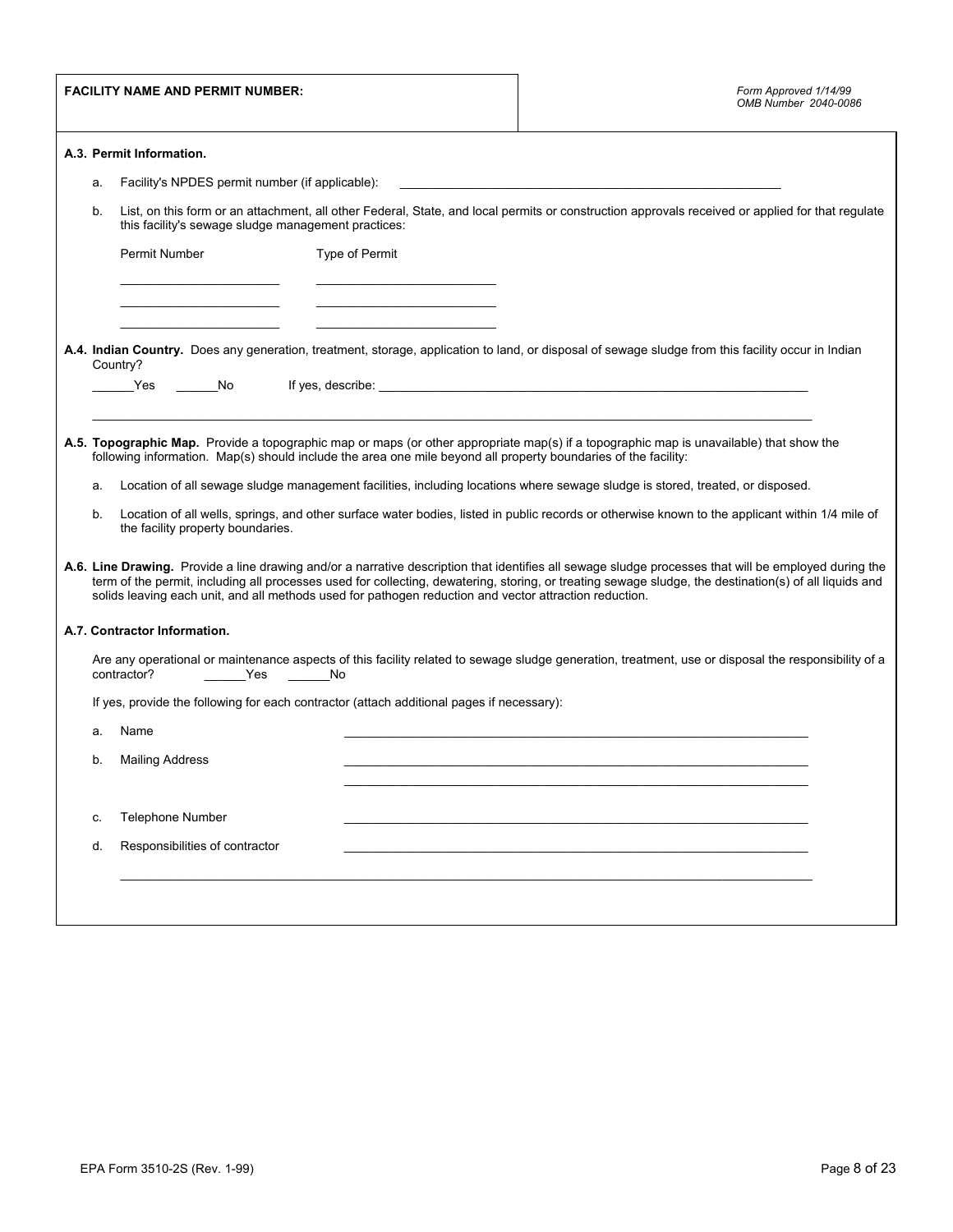## **FACILITY NAME AND PERMIT NUMBER:**

| A.8. Pollution Concentrations: Using the table below or a separate attachment, provide sewage sludge monitoring data for the pollutants for which |
|---------------------------------------------------------------------------------------------------------------------------------------------------|
| limits in sewage sludge have been established in 40 CFR Part 503 for this facility's expected use or disposal practices. All data must be based   |
| on three or more samples taken at least one month apart and must be no more than four and one-half years old.                                     |
|                                                                                                                                                   |

| <b>POLLUTANT</b>                | <b>CONCENTRATION</b><br>(mg/kg dry weight)                                              | <b>ANALYTICAL METHOD</b>                                                                                                                                                                                                             | <b>DETECTION LEVEL FOR ANALYSIS</b>                                                                                                                                                                                                                                                                                                                                                                                                                                   |
|---------------------------------|-----------------------------------------------------------------------------------------|--------------------------------------------------------------------------------------------------------------------------------------------------------------------------------------------------------------------------------------|-----------------------------------------------------------------------------------------------------------------------------------------------------------------------------------------------------------------------------------------------------------------------------------------------------------------------------------------------------------------------------------------------------------------------------------------------------------------------|
| ARSENIC                         |                                                                                         |                                                                                                                                                                                                                                      |                                                                                                                                                                                                                                                                                                                                                                                                                                                                       |
| CADMIUM                         |                                                                                         |                                                                                                                                                                                                                                      |                                                                                                                                                                                                                                                                                                                                                                                                                                                                       |
| <b>CHROMIUM</b>                 |                                                                                         |                                                                                                                                                                                                                                      |                                                                                                                                                                                                                                                                                                                                                                                                                                                                       |
| COPPER                          |                                                                                         |                                                                                                                                                                                                                                      |                                                                                                                                                                                                                                                                                                                                                                                                                                                                       |
| LEAD                            |                                                                                         |                                                                                                                                                                                                                                      |                                                                                                                                                                                                                                                                                                                                                                                                                                                                       |
| <b>MERCURY</b>                  |                                                                                         |                                                                                                                                                                                                                                      |                                                                                                                                                                                                                                                                                                                                                                                                                                                                       |
| MOLYBDENUM                      |                                                                                         |                                                                                                                                                                                                                                      |                                                                                                                                                                                                                                                                                                                                                                                                                                                                       |
| <b>NICKEL</b>                   |                                                                                         |                                                                                                                                                                                                                                      |                                                                                                                                                                                                                                                                                                                                                                                                                                                                       |
| <b>SELENIUM</b>                 |                                                                                         |                                                                                                                                                                                                                                      |                                                                                                                                                                                                                                                                                                                                                                                                                                                                       |
| ZINC                            |                                                                                         |                                                                                                                                                                                                                                      |                                                                                                                                                                                                                                                                                                                                                                                                                                                                       |
|                                 | Part 1 Limited Background Information packet                                            | for purposes of this certification. Indicate which parts of Form 2S you have completed and are submitting:                                                                                                                           | A.9. Certification. Read and submit the following certification statement with this application. Refer to the instructions to determine who is an officer<br>Part 2 Permit Application Information packet:<br>Section A (General Information)<br>Section B (Generation of Sewage Sludge or Preparation<br>of a Material Derived from Sewage Sludge)<br>Section C (Land Application of Bulk Sewage Sludge)<br>Section D (Surface Disposal)<br>Section E (Incineration) |
|                                 | information, including the possibility of fine and imprisonment for knowing violations. | best of my knowledge and belief, true, accurate, and complete. I am aware that there are significant penalties for submitting false                                                                                                  | I certify under penalty of law that this document and all attachments were prepared under my direction or supervision in accordance with<br>the system designed to assure that qualified personnel properly gather and evaluate the information submitted. Based on my inquiry of the<br>person or persons who manage the system or those persons directly responsible for gathering the information, the information is, to the                                      |
| Name and official title         |                                                                                         | <u> 1989 - Johann Stoff, amerikansk politiker (d. 1989)</u>                                                                                                                                                                          |                                                                                                                                                                                                                                                                                                                                                                                                                                                                       |
| Signature                       |                                                                                         | <u>Date signed and the control of the control of the control of the control of the control of the control of the control of the control of the control of the control of the control of the control of the control of the contro</u> |                                                                                                                                                                                                                                                                                                                                                                                                                                                                       |
| Telephone number                |                                                                                         |                                                                                                                                                                                                                                      |                                                                                                                                                                                                                                                                                                                                                                                                                                                                       |
|                                 | your facility or identify appropriate permitting requirements.                          |                                                                                                                                                                                                                                      | Upon request of the permitting authority, you must submit any other information necessary to assess sewage sludge use or disposal practices at                                                                                                                                                                                                                                                                                                                        |
| <b>SEND COMPLETED FORMS TO:</b> |                                                                                         |                                                                                                                                                                                                                                      |                                                                                                                                                                                                                                                                                                                                                                                                                                                                       |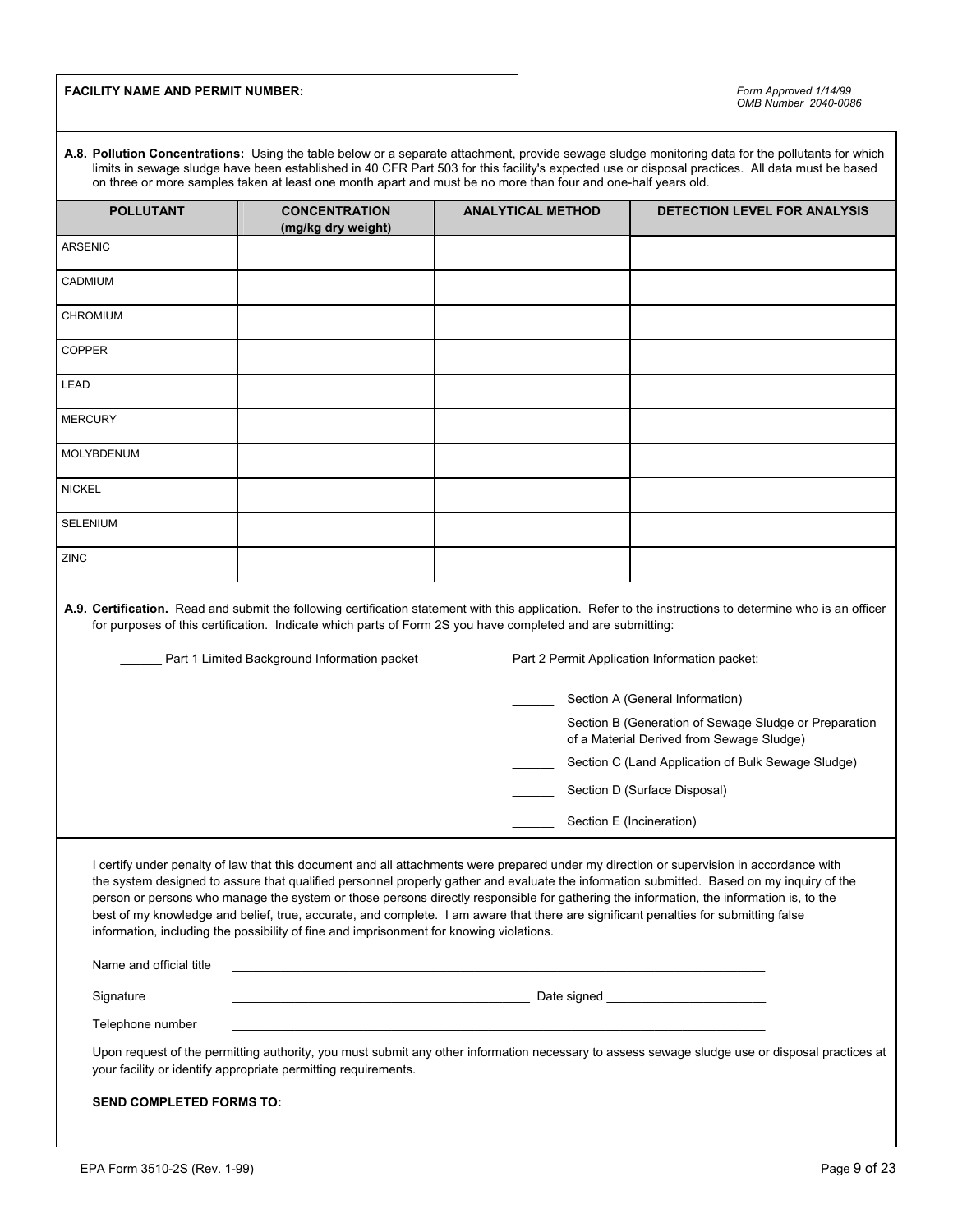| <b>FACILITY NAME AND PERMIT NUMBER:</b> |                                                                                                                                  |                                                                                                                                      | Form Approved 1/14/99<br>OMB Number 2040-0086                                                                                                                                                                                                                                                    |
|-----------------------------------------|----------------------------------------------------------------------------------------------------------------------------------|--------------------------------------------------------------------------------------------------------------------------------------|--------------------------------------------------------------------------------------------------------------------------------------------------------------------------------------------------------------------------------------------------------------------------------------------------|
|                                         | <b>B. GENERATION OF SEWAGE SLUDGE OR PREPARATION OF</b><br>A MATERIAL DERIVED FROM SEWAGE SLUDGE                                 |                                                                                                                                      |                                                                                                                                                                                                                                                                                                  |
|                                         | Complete this section if your facility generates sewage sludge or derives a material from sewage sludge.                         |                                                                                                                                      |                                                                                                                                                                                                                                                                                                  |
|                                         | <b>B.1. Amount Generated On Site.</b><br>Total dry metric tons per 365-day period generated at your facility:<br>dry metric tons |                                                                                                                                      |                                                                                                                                                                                                                                                                                                  |
|                                         | additional pages as necessary.                                                                                                   |                                                                                                                                      | B.2. Amount Received from Off Site. If your facility receives sewage sludge from another facility for treatment, use, or disposal, provide the<br>following information for each facility from which sewage sludge is received. If you receive sewage sludge from more than one facility, attach |
| а.                                      | Facility name                                                                                                                    |                                                                                                                                      |                                                                                                                                                                                                                                                                                                  |
| b.                                      | <b>Mailing Address</b>                                                                                                           |                                                                                                                                      |                                                                                                                                                                                                                                                                                                  |
| C.                                      | Contact person                                                                                                                   |                                                                                                                                      |                                                                                                                                                                                                                                                                                                  |
|                                         | Title                                                                                                                            |                                                                                                                                      |                                                                                                                                                                                                                                                                                                  |
|                                         | Telephone number                                                                                                                 |                                                                                                                                      |                                                                                                                                                                                                                                                                                                  |
| d.                                      | Facility Address (not P.O. Box)                                                                                                  |                                                                                                                                      | <u> 1989 - Johann Stoff, amerikansk politiker (d. 1989)</u>                                                                                                                                                                                                                                      |
|                                         |                                                                                                                                  |                                                                                                                                      |                                                                                                                                                                                                                                                                                                  |
| е.                                      |                                                                                                                                  |                                                                                                                                      | Total dry metric tons per 365-day period received from this facility: ______________________________ dry metric tons                                                                                                                                                                             |
| f.                                      |                                                                                                                                  | activities and treatment to reduce pathogens or vector attraction characteristics.                                                   | Describe, on this form or on another sheet of paper, any treatment processes known to occur at the off-site facility, including blending                                                                                                                                                         |
|                                         | B.3. Treatment Provided At Your Facility.                                                                                        |                                                                                                                                      |                                                                                                                                                                                                                                                                                                  |
| а.                                      |                                                                                                                                  | Which class of pathogen reduction is achieved for the sewage sludge at your facility?                                                |                                                                                                                                                                                                                                                                                                  |
|                                         | Class A                                                                                                                          | Class B<br>Neither or unknown                                                                                                        |                                                                                                                                                                                                                                                                                                  |
| b.                                      |                                                                                                                                  |                                                                                                                                      | Describe, on this form or another sheet of paper, any treatment processes used at your facility to reduce pathogens in sewage sludge:                                                                                                                                                            |
| c.                                      |                                                                                                                                  | Which vector attraction reduction option is met for the sewage sludge at your facility?                                              |                                                                                                                                                                                                                                                                                                  |
|                                         |                                                                                                                                  | Option 1 (Minimum 38 percent reduction in volatile solids)                                                                           |                                                                                                                                                                                                                                                                                                  |
|                                         |                                                                                                                                  | Option 2 (Anaerobic process, with bench-scale demonstration)                                                                         |                                                                                                                                                                                                                                                                                                  |
|                                         |                                                                                                                                  | Option 3 (Aerobic process, with bench-scale demonstration)<br>Option 4 (Specific oxygen uptake rate for aerobically digested sludge) |                                                                                                                                                                                                                                                                                                  |
|                                         |                                                                                                                                  | Option 5 (Aerobic processes plus raised temperature)                                                                                 |                                                                                                                                                                                                                                                                                                  |
|                                         | Option 6 (Raise pH to 12 and retain at 11.5)                                                                                     |                                                                                                                                      |                                                                                                                                                                                                                                                                                                  |
|                                         |                                                                                                                                  | Option 7 (75 percent solids with no unstabilized solids)                                                                             |                                                                                                                                                                                                                                                                                                  |
|                                         | Option 8 (90 percent solids with unstabilized solids)                                                                            |                                                                                                                                      |                                                                                                                                                                                                                                                                                                  |
|                                         | None or unknown                                                                                                                  |                                                                                                                                      |                                                                                                                                                                                                                                                                                                  |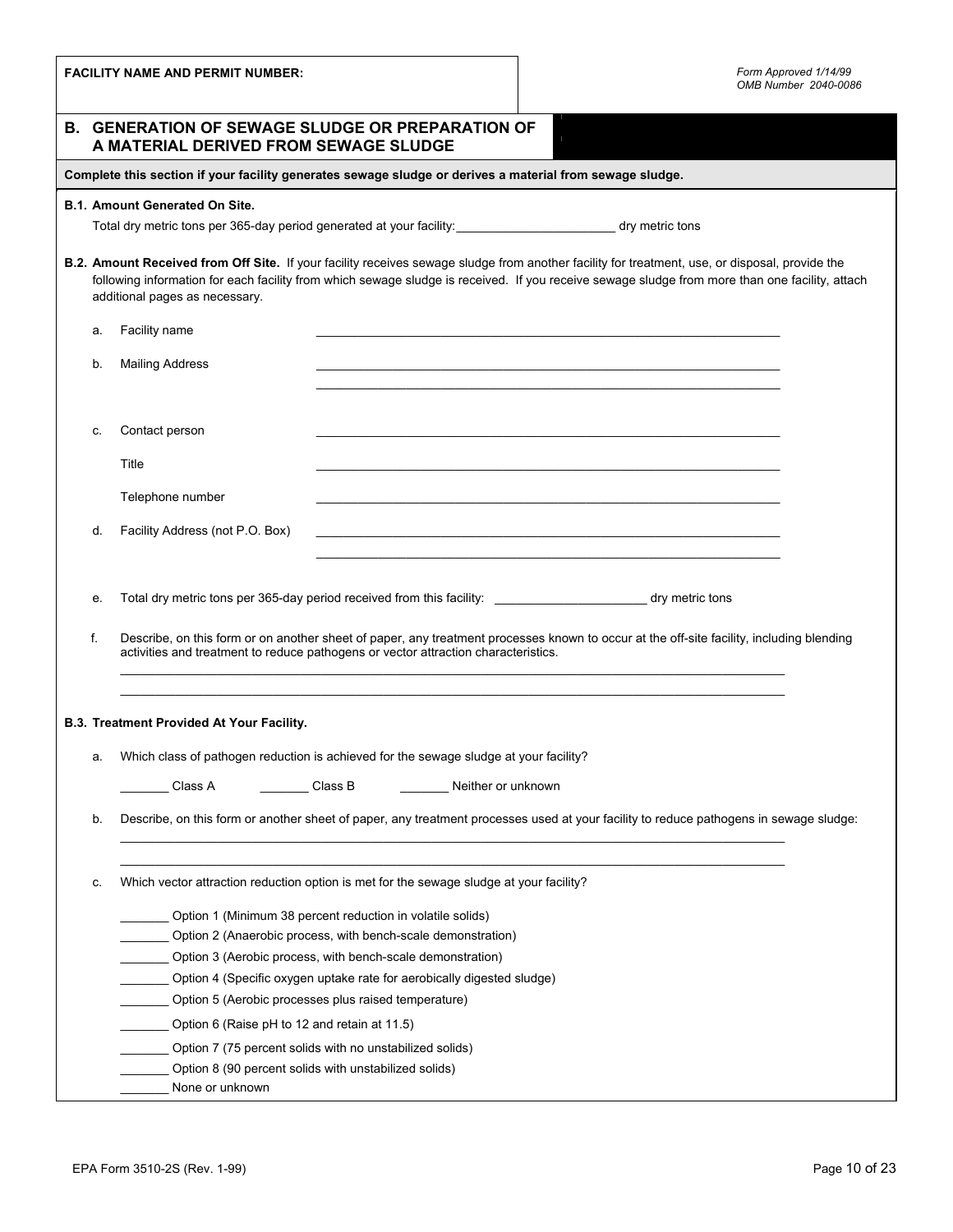|           | <b>FACILITY NAME AND PERMIT NUMBER:</b>                                                                                                                                                                                                                                                                                                                                                                                |                                                                                                                                                                | Form Approved 1/14/99<br>OMB Number 2040-0086                                                                                                                                                                                                                                                                                                                                                                                   |  |  |
|-----------|------------------------------------------------------------------------------------------------------------------------------------------------------------------------------------------------------------------------------------------------------------------------------------------------------------------------------------------------------------------------------------------------------------------------|----------------------------------------------------------------------------------------------------------------------------------------------------------------|---------------------------------------------------------------------------------------------------------------------------------------------------------------------------------------------------------------------------------------------------------------------------------------------------------------------------------------------------------------------------------------------------------------------------------|--|--|
|           | B.3. Treatment Provided At Your Facility. (con't)                                                                                                                                                                                                                                                                                                                                                                      |                                                                                                                                                                |                                                                                                                                                                                                                                                                                                                                                                                                                                 |  |  |
| d.        | Describe, on this form or another sheet of paper, any treatment processes used at your facility to reduce vector attraction properties of<br>sewage sludge:                                                                                                                                                                                                                                                            |                                                                                                                                                                |                                                                                                                                                                                                                                                                                                                                                                                                                                 |  |  |
|           |                                                                                                                                                                                                                                                                                                                                                                                                                        |                                                                                                                                                                |                                                                                                                                                                                                                                                                                                                                                                                                                                 |  |  |
| е.        |                                                                                                                                                                                                                                                                                                                                                                                                                        |                                                                                                                                                                | Describe, on this form or another sheet of paper, any other sewage sludge treatment or blending activities not identified in (a) - (d) above:                                                                                                                                                                                                                                                                                   |  |  |
|           |                                                                                                                                                                                                                                                                                                                                                                                                                        |                                                                                                                                                                |                                                                                                                                                                                                                                                                                                                                                                                                                                 |  |  |
| criteria. |                                                                                                                                                                                                                                                                                                                                                                                                                        |                                                                                                                                                                | Complete Section B.4 if sewage sludge from your facility meets the ceiling concentrations in Table 1 of 40 CFR 503.13, the pollutant<br>concentrations in Table 3 of §503.13, the Class A pathogen reduction requirements in §503.32(a), and one of the vector attraction reduction<br>requirements in § 503.33(b)(1)-(8) and is land applied. Skip this section if sewage sludge from your facility does not meet all of these |  |  |
|           |                                                                                                                                                                                                                                                                                                                                                                                                                        |                                                                                                                                                                | B.4. Preparation of Sewage Sludge Meeting Ceiling and Pollutant Concentrations, Class A Pathogen Requirements, and One of Vector                                                                                                                                                                                                                                                                                                |  |  |
| a.        | <b>Attraction Reduction Options 1-8.</b>                                                                                                                                                                                                                                                                                                                                                                               |                                                                                                                                                                | Total dry metric tons per 365-day period of sewage sludge subject to this section that is applied to the land: _____________ dry metric tons                                                                                                                                                                                                                                                                                    |  |  |
| b.        |                                                                                                                                                                                                                                                                                                                                                                                                                        |                                                                                                                                                                | Is sewage sludge subject to this section placed in bags or other containers for sale or give-away for application to the land?                                                                                                                                                                                                                                                                                                  |  |  |
|           |                                                                                                                                                                                                                                                                                                                                                                                                                        |                                                                                                                                                                |                                                                                                                                                                                                                                                                                                                                                                                                                                 |  |  |
|           | the sewage sludge is covered in Section B.4.                                                                                                                                                                                                                                                                                                                                                                           |                                                                                                                                                                | Complete Section B.5. if you place sewage sludge in a bag or other container for sale or give-away for land application. Skip this section if                                                                                                                                                                                                                                                                                   |  |  |
| a.        |                                                                                                                                                                                                                                                                                                                                                                                                                        | B.5. Sale or Give-Away in a Bag or Other Container for Application to the Land.<br>application to the land: __________________________________ dry metric tons | Total dry metric tons per 365-day period of sewage sludge placed in a bag or other container at your facility for sale or give-away for                                                                                                                                                                                                                                                                                         |  |  |
| b.        | container for application to the land.                                                                                                                                                                                                                                                                                                                                                                                 |                                                                                                                                                                | Attach, with this application, a copy of all labels or notices that accompany the sewage sludge being sold or given away in a bag or other                                                                                                                                                                                                                                                                                      |  |  |
|           | Complete Section B.6 if sewage sludge from your facility is provided to another facility that provides treatment or blending. This section<br>does not apply to sewage sludge sent directly to a land application or surface disposal site. Skip this section if the sewage sludge is<br>covered in Sections B.4 or B.5. If you provide sewage sludge to more than one facility, attach additional pages as necessary. |                                                                                                                                                                |                                                                                                                                                                                                                                                                                                                                                                                                                                 |  |  |
|           | B.6. Shipment Off Site for Treatment or Blending.                                                                                                                                                                                                                                                                                                                                                                      |                                                                                                                                                                |                                                                                                                                                                                                                                                                                                                                                                                                                                 |  |  |
| a.        | Receiving facility name                                                                                                                                                                                                                                                                                                                                                                                                |                                                                                                                                                                |                                                                                                                                                                                                                                                                                                                                                                                                                                 |  |  |
| b.        | Mailing address                                                                                                                                                                                                                                                                                                                                                                                                        |                                                                                                                                                                |                                                                                                                                                                                                                                                                                                                                                                                                                                 |  |  |
|           |                                                                                                                                                                                                                                                                                                                                                                                                                        |                                                                                                                                                                |                                                                                                                                                                                                                                                                                                                                                                                                                                 |  |  |
| c.        | Contact person                                                                                                                                                                                                                                                                                                                                                                                                         |                                                                                                                                                                |                                                                                                                                                                                                                                                                                                                                                                                                                                 |  |  |
|           | Title                                                                                                                                                                                                                                                                                                                                                                                                                  |                                                                                                                                                                |                                                                                                                                                                                                                                                                                                                                                                                                                                 |  |  |
|           | Telephone number                                                                                                                                                                                                                                                                                                                                                                                                       |                                                                                                                                                                |                                                                                                                                                                                                                                                                                                                                                                                                                                 |  |  |
| d.        |                                                                                                                                                                                                                                                                                                                                                                                                                        | Total dry metric tons per 365-day period of sewage sludge provided to receiving facility:                                                                      |                                                                                                                                                                                                                                                                                                                                                                                                                                 |  |  |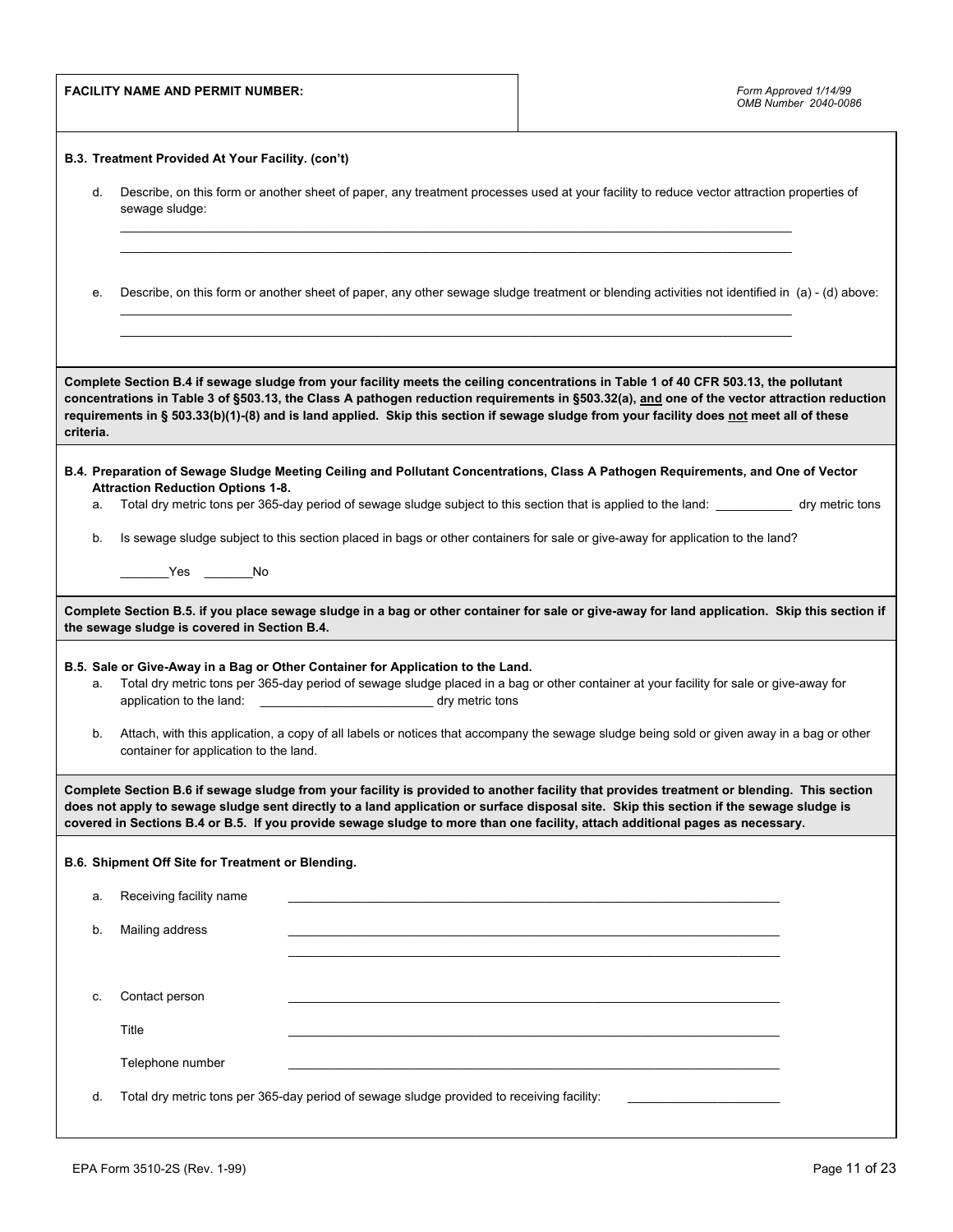|                        | <b>FACILITY NAME AND PERMIT NUMBER:</b>                                                                                                                                                                                                                                                                                                                                                                                                                                                                           | Form Approved 1/14/99<br>OMB Number 2040-0086 |
|------------------------|-------------------------------------------------------------------------------------------------------------------------------------------------------------------------------------------------------------------------------------------------------------------------------------------------------------------------------------------------------------------------------------------------------------------------------------------------------------------------------------------------------------------|-----------------------------------------------|
|                        | B.6. Shipment Off Site for Treatment or Blending. (con't)                                                                                                                                                                                                                                                                                                                                                                                                                                                         |                                               |
| е.                     | Does the receiving facility provide additional treatment to reduce pathogens in sewage sludge from your facility?____Yes ____ No                                                                                                                                                                                                                                                                                                                                                                                  |                                               |
|                        | Which class of pathogen reduction is achieved for the sewage sludge at the receiving facility?                                                                                                                                                                                                                                                                                                                                                                                                                    |                                               |
|                        | Class B<br>Neither or unknown<br>Class A                                                                                                                                                                                                                                                                                                                                                                                                                                                                          |                                               |
|                        | Describe, on this form or another sheet of paper, any treatment processes used at the receiving facility to reduce pathogens in sewage<br>sludge:                                                                                                                                                                                                                                                                                                                                                                 |                                               |
| f.                     | Does the receiving facility provide additional treatment to reduce vector attraction characteristics of the sewage sludge?<br>Yes<br>No                                                                                                                                                                                                                                                                                                                                                                           |                                               |
|                        | Which vector attraction reduction option is met for the sewage sludge at the receiving facility?                                                                                                                                                                                                                                                                                                                                                                                                                  |                                               |
|                        | Option 1 (Minimum 38 percent reduction in volatile solids)<br>Option 2 (Anaerobic process, with bench-scale demonstration)<br>Option 3 (Aerobic process, with bench-scale demonstration)<br>$\sim$<br>Option 4 (Specific oxygen uptake rate for aerobically digested sludge)<br>Option 5 (Aerobic processes plus raised temperature)<br>Option 6 (Raise pH to 12 and retain at 11.5)<br>Option 7 (75 percent solids with no unstabilized solids)<br>Option 8 (90 percent solids with unstabilized solids)<br>None |                                               |
|                        | Describe, on this form or another sheet of paper, any treatment processes used at the receiving facility to reduce vector attraction<br>properties of sewage sludge.                                                                                                                                                                                                                                                                                                                                              |                                               |
| g.                     | Does the receiving facility provide any additional treatment or blending activities not identified in (c) or (d) above? _____ Yes ____                                                                                                                                                                                                                                                                                                                                                                            | <b>No</b>                                     |
|                        | If yes, describe, on this form or another sheet of paper, the treatment or blending activities not identified in (c) or (d) above:                                                                                                                                                                                                                                                                                                                                                                                |                                               |
|                        |                                                                                                                                                                                                                                                                                                                                                                                                                                                                                                                   |                                               |
| h.                     | If you answered yes to (e), (f), or (g), attach a copy of any information you provide the receiving facility to comply with the "notice and<br>necessary information" requirement of 40 CFR 503.12(g).                                                                                                                                                                                                                                                                                                            |                                               |
| i.                     | Does the receiving facility place sewage sludge from your facility in a bag or other container for sale or give-away for application to the<br>$\rule{1em}{0.15mm}$ Yes<br>land?<br>________________ No                                                                                                                                                                                                                                                                                                           |                                               |
|                        | If yes, provide a copy of all labels or notices that accompany the product being sold or given away.                                                                                                                                                                                                                                                                                                                                                                                                              |                                               |
| $\bullet$              | Complete Section B.7 if sewage sludge from your facility is applied to the land, unless the sewage sludge is covered in:<br>Section B.4 (it meets Table 1 ceiling concentrations, Table 3 pollutant concentrations, Class A pathogen requirements, and one of<br>vector attraction reduction options 1-8); or                                                                                                                                                                                                     |                                               |
| $\bullet$<br>$\bullet$ | Section B.5 (you place it in a bag or other container for sale or give-away for application to the land); or<br>Section B.6 (you send it to another facility for treatment or blending).                                                                                                                                                                                                                                                                                                                          |                                               |
|                        | B.7. Land Application of Bulk Sewage Sludge.                                                                                                                                                                                                                                                                                                                                                                                                                                                                      |                                               |
| а.                     | Total dry metric tons per 365-day period of sewage sludge applied to all land application sites: ________________ dry metric tons                                                                                                                                                                                                                                                                                                                                                                                 |                                               |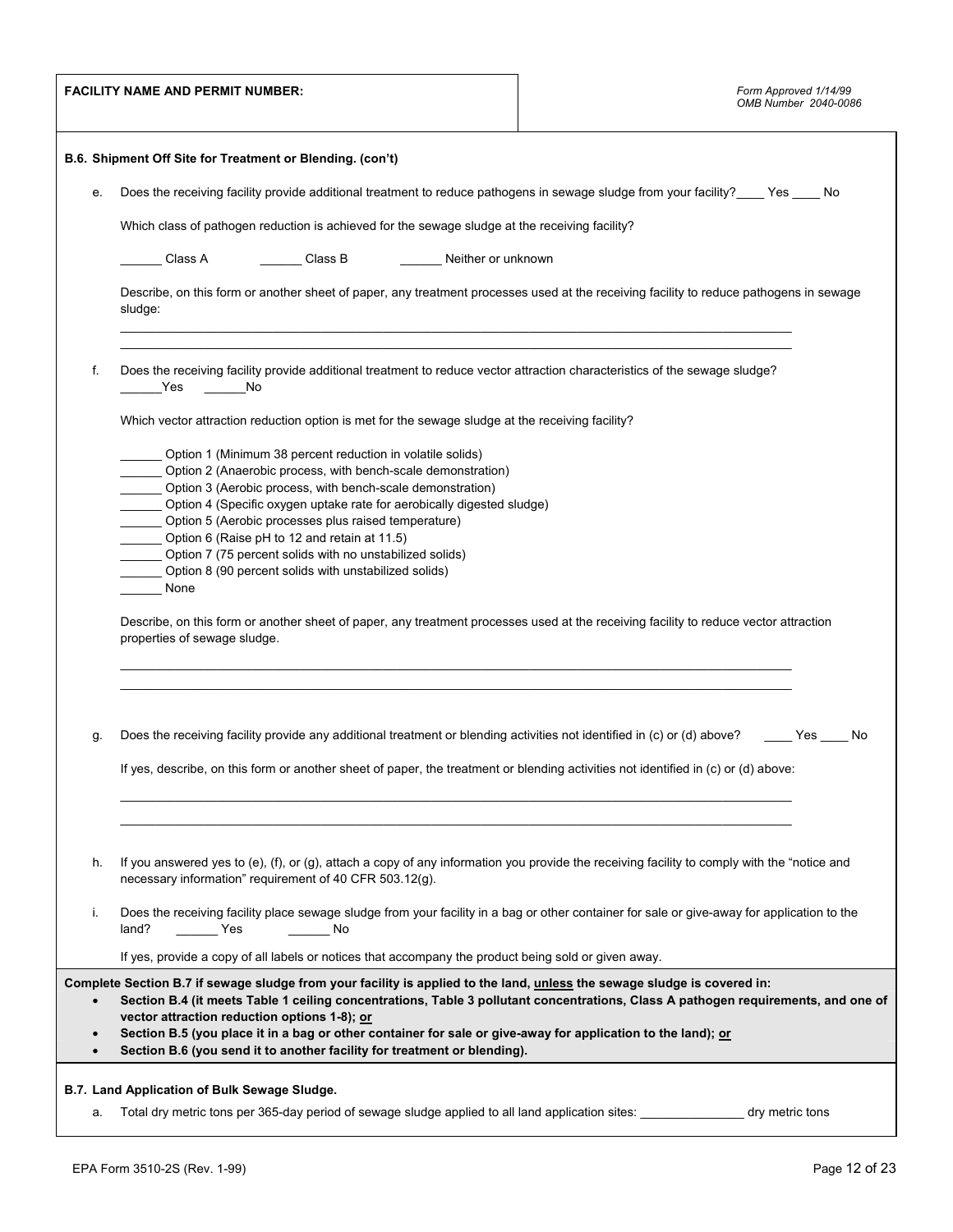|    | <b>FACILITY NAME AND PERMIT NUMBER:</b>                                                                        | Form Approved 1/14/99<br>OMB Number 2040-0086                                                                                                |
|----|----------------------------------------------------------------------------------------------------------------|----------------------------------------------------------------------------------------------------------------------------------------------|
|    | B.7. Land Application of Bulk Sewage Sludge. (con't)                                                           |                                                                                                                                              |
| b. | Do you identify all land application sites in Section C of this application? The Mongolian Mongolian Mongolian |                                                                                                                                              |
|    | If no, submit a copy of the land application plan with application (see instructions).                         |                                                                                                                                              |
| С. | sludge? ________ Yes _______ No                                                                                | Are any land application sites located in States other than the State where you generate sewage sludge or derive a material from sewage      |
|    | sites are located. Provide a copy of the notification.                                                         | If yes, describe, on this form or another sheet of paper, how you notify the permitting authority for the States where the land application  |
|    |                                                                                                                |                                                                                                                                              |
|    |                                                                                                                |                                                                                                                                              |
|    | Complete Section B.8 if sewage sludge from your facility is placed on a surface disposal site.                 |                                                                                                                                              |
|    | B.8. Surface Disposal.                                                                                         |                                                                                                                                              |
| a. |                                                                                                                | Total dry metric tons of sewage sludge from your facility placed on all surface disposal sites per 365-day period: _______ dry metric tons   |
| b. | Do you own or operate all surface disposal sites to which you send sewage sludge for disposal?                 |                                                                                                                                              |
|    | _________ Yes ________ No                                                                                      | If no, answer B.8.c through B.8.f for each surface disposal site that you do not own or operate. If you send sewage sludge to more than      |
|    | one such surface disposal site, attach additional pages as necessary.                                          |                                                                                                                                              |
| C. | Site name or number                                                                                            |                                                                                                                                              |
| d. | Contact person                                                                                                 |                                                                                                                                              |
|    | Title                                                                                                          |                                                                                                                                              |
|    | Telephone number                                                                                               |                                                                                                                                              |
|    | Contact is<br>Site owner                                                                                       | Site operator                                                                                                                                |
| e. | Mailing address                                                                                                |                                                                                                                                              |
| f. |                                                                                                                | Total dry metric tons of sewage sludge from your facility placed on this surface disposal site per 365-day period: _______ dry metric tons   |
|    | Complete Section B.9 if sewage sludge from your facility is fired in a sewage sludge Incinerator.              |                                                                                                                                              |
|    | B.9. Incineration.                                                                                             |                                                                                                                                              |
| a. |                                                                                                                | Total dry metric tons of sewage sludge from your facility fired in all sewage sludge incinerators per 365-day period: ______ dry metric tons |
| b. |                                                                                                                | Do you own or operate all sewage sludge incinerators in which sewage sludge from your facility is fired? ______ Yes ______ No                |
|    | than one such sewage sludge incinerator, attach additional pages as necessary.                                 | If no, complete B.9.c through B.9.f for each sewage sludge incinerator that you do not own or operate. If you send sewage sludge to more     |
| c. | Incinerator name or number:                                                                                    | <u> 1989 - Johann Barbara, martin amerikan basal dan berasal dalam basal dan berasal dan berasal dalam basal dala</u>                        |
| d. | Contact person:                                                                                                |                                                                                                                                              |
|    | Title:                                                                                                         |                                                                                                                                              |
|    |                                                                                                                |                                                                                                                                              |
|    | Telephone number:                                                                                              |                                                                                                                                              |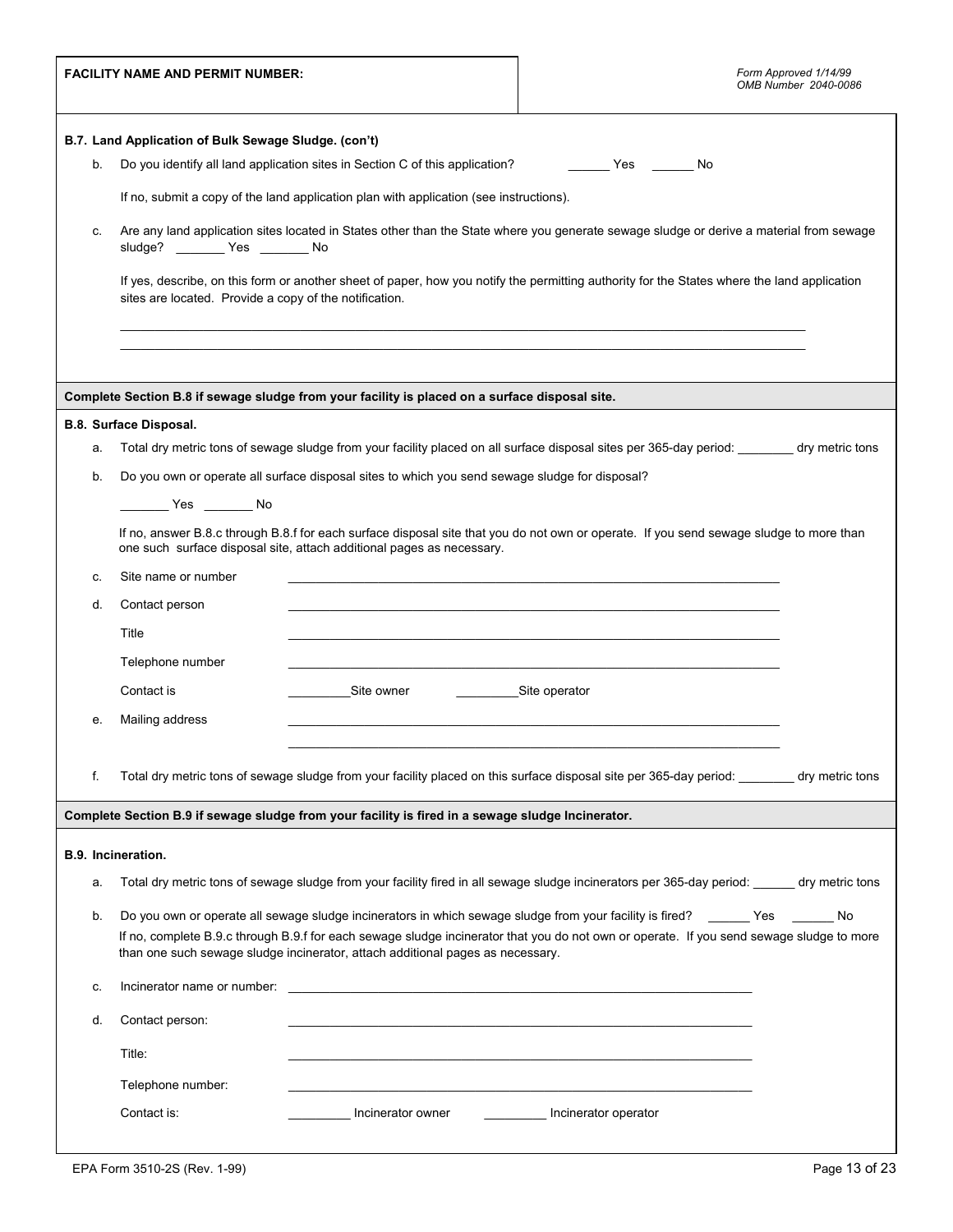|              |                            | <b>FACILITY NAME AND PERMIT NUMBER:</b>     |                                                                                                                                                                                                                                                                                        |                                                                                                                       | Form Approved 1/14/99<br>OMB Number 2040-0086 |  |  |
|--------------|----------------------------|---------------------------------------------|----------------------------------------------------------------------------------------------------------------------------------------------------------------------------------------------------------------------------------------------------------------------------------------|-----------------------------------------------------------------------------------------------------------------------|-----------------------------------------------|--|--|
|              | B.9. Incineration. (con't) |                                             |                                                                                                                                                                                                                                                                                        |                                                                                                                       |                                               |  |  |
| е.           |                            | Mailing address:                            |                                                                                                                                                                                                                                                                                        |                                                                                                                       |                                               |  |  |
|              |                            |                                             |                                                                                                                                                                                                                                                                                        | <u> 1989 - Johann John Stoff, deutscher Stoffen und der Stoffen und der Stoffen und der Stoffen und der Stoffen</u>   |                                               |  |  |
|              |                            |                                             |                                                                                                                                                                                                                                                                                        |                                                                                                                       |                                               |  |  |
| f.           |                            |                                             | Total dry metric tons of sewage sludge from your facility fired in this sewage sludge incinerator per 365-day period: _____ dry metric tons                                                                                                                                            |                                                                                                                       |                                               |  |  |
|              |                            |                                             | Complete Section B.10 if sewage sludge from this facility is placed on a municipal solid waste landfill.                                                                                                                                                                               |                                                                                                                       |                                               |  |  |
| <b>B.10.</b> |                            | necessary.                                  | Disposal in a Municipal Solid Waste Landfill. Provide the following information for each municipal solid waste landfill on which sewage<br>sludge from your facility is placed. If sewage sludge is placed on more than one municipal solid waste landfill, attach additional pages as |                                                                                                                       |                                               |  |  |
|              | а.                         | Name of landfill                            |                                                                                                                                                                                                                                                                                        |                                                                                                                       |                                               |  |  |
|              | b.                         | Contact person                              |                                                                                                                                                                                                                                                                                        |                                                                                                                       |                                               |  |  |
|              |                            | Title                                       |                                                                                                                                                                                                                                                                                        |                                                                                                                       |                                               |  |  |
|              |                            | Telephone number                            |                                                                                                                                                                                                                                                                                        | <u> 1989 - Johann Stoff, deutscher Stoff, der Stoff, der Stoff, der Stoff, der Stoff, der Stoff, der Stoff, der S</u> |                                               |  |  |
|              |                            | Contact is                                  | <b>Landfill owner</b>                                                                                                                                                                                                                                                                  | Landfill operator                                                                                                     |                                               |  |  |
|              | c.                         | Mailing address                             |                                                                                                                                                                                                                                                                                        |                                                                                                                       |                                               |  |  |
|              |                            |                                             |                                                                                                                                                                                                                                                                                        |                                                                                                                       |                                               |  |  |
|              | d.                         | Location of municipal solid waste landfill: |                                                                                                                                                                                                                                                                                        |                                                                                                                       |                                               |  |  |
|              |                            | Street or Route #                           |                                                                                                                                                                                                                                                                                        | and the control of the control of the control of the control of the control of the control of the control of the      |                                               |  |  |
|              |                            | County                                      |                                                                                                                                                                                                                                                                                        |                                                                                                                       |                                               |  |  |
|              |                            | City or Town                                | <u> 1990 - Johann Barbara, martin amerikan basa</u>                                                                                                                                                                                                                                    | State ____________<br>Zip                                                                                             |                                               |  |  |
|              | е.                         |                                             | Total dry metric tons of sewage sludge from your facility placed in this municipal solid waste landfill per 365-day period:                                                                                                                                                            |                                                                                                                       |                                               |  |  |
|              |                            |                                             | dry metric tons                                                                                                                                                                                                                                                                        |                                                                                                                       |                                               |  |  |
|              | f.                         | municipal solid waste landfill.             | List, on this form or an attachment, the numbers of all other Federal, State, and local permits that regulate the operation of this                                                                                                                                                    |                                                                                                                       |                                               |  |  |
|              |                            | Permit Number                               | Type of Permit                                                                                                                                                                                                                                                                         |                                                                                                                       |                                               |  |  |
|              |                            |                                             |                                                                                                                                                                                                                                                                                        |                                                                                                                       |                                               |  |  |
|              |                            |                                             |                                                                                                                                                                                                                                                                                        |                                                                                                                       |                                               |  |  |
|              | g.                         |                                             | Submit, with this application, information to determine whether the sewage sludge meets applicable requirements for disposal of<br>sewage sludge in a municipal solid waste landfill (e.g., results of paint filter liquids test and TCLP test)                                        |                                                                                                                       |                                               |  |  |
|              | h.                         |                                             | Does the municipal solid waste landfill comply with applicable criteria set forth in 40 CFR Part 258?                                                                                                                                                                                  |                                                                                                                       |                                               |  |  |
|              |                            | ________ Yes ________ No                    |                                                                                                                                                                                                                                                                                        |                                                                                                                       |                                               |  |  |
|              |                            |                                             |                                                                                                                                                                                                                                                                                        |                                                                                                                       |                                               |  |  |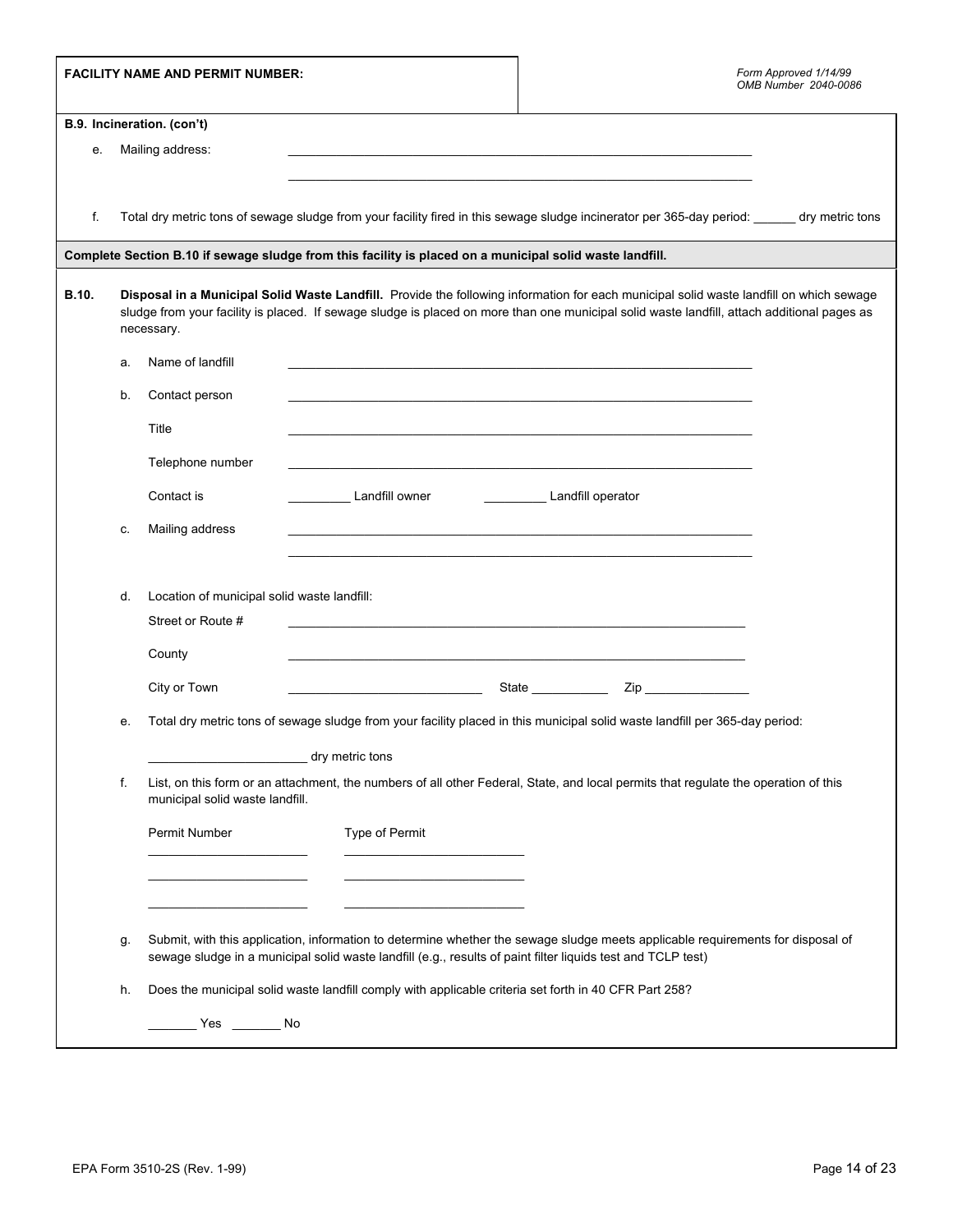| <b>FACILITY NAME AND PERMIT NUMBER:</b>                                                                                                                                                                                                                                                                                                                                                                                                                                                                                                                                                                    | Form Approved 1/14/99<br>OMB Number 2040-0086 |  |  |  |  |
|------------------------------------------------------------------------------------------------------------------------------------------------------------------------------------------------------------------------------------------------------------------------------------------------------------------------------------------------------------------------------------------------------------------------------------------------------------------------------------------------------------------------------------------------------------------------------------------------------------|-----------------------------------------------|--|--|--|--|
| C. LAND APPLICATION OF BULK SEWAGE SLUDGE                                                                                                                                                                                                                                                                                                                                                                                                                                                                                                                                                                  |                                               |  |  |  |  |
| Complete Section C for sewage sludge that is applied to the land, unless any of the following conditions apply:                                                                                                                                                                                                                                                                                                                                                                                                                                                                                            |                                               |  |  |  |  |
| The sewage sludge meets the Table 1 ceiling concentrations, the Table 3 pollutant concentrations, Class A pathogen<br>$\bullet$<br>requirements, and one of vector attraction reduction options 1-8 (fill out B.4 Instead); or<br>The sewage sludge is sold or given away in a bag or other container for application to the land (fill out B.5 Instead); or<br>$\bullet$<br>You provide the sewage sludge to another facility for treatment or blending (fill out B.6 instead).<br>$\bullet$<br>Complete Section C for every site on which the sewage sludge that you reported in Section B.7 is applied. |                                               |  |  |  |  |
| C.1. Identification of Land Application Site.<br>Site name or number<br>a.                                                                                                                                                                                                                                                                                                                                                                                                                                                                                                                                 |                                               |  |  |  |  |
| Site location (Complete 1 and 2).<br>b.<br>Street or Route #<br>1.                                                                                                                                                                                                                                                                                                                                                                                                                                                                                                                                         |                                               |  |  |  |  |
| County                                                                                                                                                                                                                                                                                                                                                                                                                                                                                                                                                                                                     |                                               |  |  |  |  |
| City or Town                                                                                                                                                                                                                                                                                                                                                                                                                                                                                                                                                                                               |                                               |  |  |  |  |
| 2.                                                                                                                                                                                                                                                                                                                                                                                                                                                                                                                                                                                                         |                                               |  |  |  |  |
| Method of latitude/longitude determination                                                                                                                                                                                                                                                                                                                                                                                                                                                                                                                                                                 |                                               |  |  |  |  |
| _________ Field survey __________ Other<br>USGS map                                                                                                                                                                                                                                                                                                                                                                                                                                                                                                                                                        |                                               |  |  |  |  |
| Topographic map. Provide a topographic map (or other appropriate map if a topographic map is unavailable) that shows the site location.<br>C.                                                                                                                                                                                                                                                                                                                                                                                                                                                              |                                               |  |  |  |  |
| C.2. Owner Information.<br>а.                                                                                                                                                                                                                                                                                                                                                                                                                                                                                                                                                                              |                                               |  |  |  |  |
| If no, provide the following information about the owner:<br>b.                                                                                                                                                                                                                                                                                                                                                                                                                                                                                                                                            |                                               |  |  |  |  |
| Name                                                                                                                                                                                                                                                                                                                                                                                                                                                                                                                                                                                                       |                                               |  |  |  |  |
| Telephone number                                                                                                                                                                                                                                                                                                                                                                                                                                                                                                                                                                                           |                                               |  |  |  |  |
| <b>Mailing Address</b>                                                                                                                                                                                                                                                                                                                                                                                                                                                                                                                                                                                     |                                               |  |  |  |  |
|                                                                                                                                                                                                                                                                                                                                                                                                                                                                                                                                                                                                            |                                               |  |  |  |  |
| C.3. Applier Information.<br>Are you the person who applies, or who is responsible for application of, sewage sludge to this land application site?<br>а.<br>Yes<br>No                                                                                                                                                                                                                                                                                                                                                                                                                                     |                                               |  |  |  |  |
| If no, provide the following information for the person who applies:<br>b.                                                                                                                                                                                                                                                                                                                                                                                                                                                                                                                                 |                                               |  |  |  |  |
| Name                                                                                                                                                                                                                                                                                                                                                                                                                                                                                                                                                                                                       |                                               |  |  |  |  |
| Telephone number                                                                                                                                                                                                                                                                                                                                                                                                                                                                                                                                                                                           |                                               |  |  |  |  |
| <b>Mailing Address</b>                                                                                                                                                                                                                                                                                                                                                                                                                                                                                                                                                                                     |                                               |  |  |  |  |
|                                                                                                                                                                                                                                                                                                                                                                                                                                                                                                                                                                                                            |                                               |  |  |  |  |
| C.4. Site Type: Identify the type of land application site from among the following.                                                                                                                                                                                                                                                                                                                                                                                                                                                                                                                       |                                               |  |  |  |  |
| Agricultural land<br>Forest<br>Public contact site                                                                                                                                                                                                                                                                                                                                                                                                                                                                                                                                                         |                                               |  |  |  |  |
| Reclamation site<br>Other. Describe:                                                                                                                                                                                                                                                                                                                                                                                                                                                                                                                                                                       |                                               |  |  |  |  |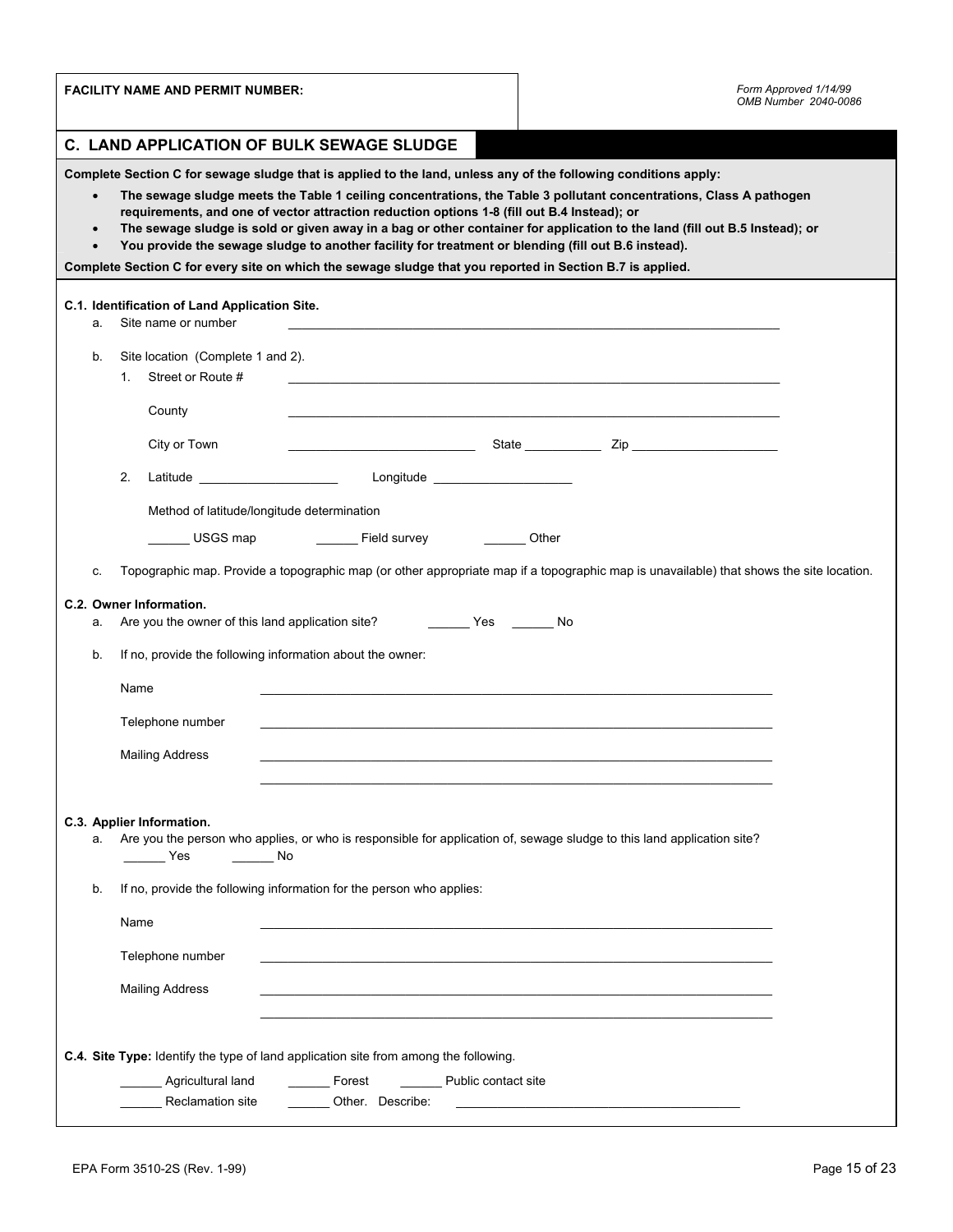|                                                                                                                                                                               |                | <b>FACILITY NAME AND PERMIT NUMBER:</b>                       |                                                                                                                  |                                                                                                                                                           | Form Approved 1/14/99<br>OMB Number 2040-0086 |
|-------------------------------------------------------------------------------------------------------------------------------------------------------------------------------|----------------|---------------------------------------------------------------|------------------------------------------------------------------------------------------------------------------|-----------------------------------------------------------------------------------------------------------------------------------------------------------|-----------------------------------------------|
|                                                                                                                                                                               |                | C.5. Crop or Other Vegetation Grown on Site.                  |                                                                                                                  |                                                                                                                                                           |                                               |
| а.                                                                                                                                                                            |                | What type of crop or other vegetation is grown on this site?  |                                                                                                                  |                                                                                                                                                           |                                               |
| b.                                                                                                                                                                            |                | What is the nitrogen requirement for this crop or vegetation? |                                                                                                                  |                                                                                                                                                           |                                               |
|                                                                                                                                                                               |                | C.6. Vector Attraction Reduction.                             |                                                                                                                  |                                                                                                                                                           |                                               |
|                                                                                                                                                                               | <b>Paradox</b> |                                                               | Are any vector attraction reduction requirements met when sewage sludge is applied to the land application site? |                                                                                                                                                           |                                               |
|                                                                                                                                                                               |                | If yes, answer C.6.a and C.6.b;                               |                                                                                                                  |                                                                                                                                                           |                                               |
|                                                                                                                                                                               | а.             | Indicate which vector attraction reduction option is met:     |                                                                                                                  |                                                                                                                                                           |                                               |
|                                                                                                                                                                               |                | Option 9 (Injection below land surface)                       |                                                                                                                  |                                                                                                                                                           |                                               |
|                                                                                                                                                                               |                |                                                               | Option 10 (Incorporation into soil within 6 hours)                                                               |                                                                                                                                                           |                                               |
| Describe, on this form or another sheet of paper, any treatment processes used at the land application site to reduce vector attraction<br>b.<br>properties of sewage sludge: |                |                                                               |                                                                                                                  |                                                                                                                                                           |                                               |
|                                                                                                                                                                               |                |                                                               |                                                                                                                  |                                                                                                                                                           |                                               |
|                                                                                                                                                                               |                |                                                               |                                                                                                                  | Complete Question C.7 only if the sewage sludge applied to this site since July 20, 1993, is subject to the cumulative pollutant loading                  |                                               |
|                                                                                                                                                                               |                | rates (CPLRs) in 40 CFR 503.13(b)(2).                         |                                                                                                                  |                                                                                                                                                           |                                               |
|                                                                                                                                                                               |                | C.7. Cumulative Loadings and Remaining Allotments.            |                                                                                                                  |                                                                                                                                                           |                                               |
| а.                                                                                                                                                                            |                |                                                               | whether bulk sewage sludge subject to CPLRs has been applied to this site on or since July 20, 1993?             | Have you contacted the permitting authority in the State where the bulk sewage sludge subject to CPLRs will be applied, to ascertain<br><b>Example ST</b> | No                                            |
|                                                                                                                                                                               |                |                                                               | If no, sewage sludge subject to CPLRs may not be applied to this site.                                           |                                                                                                                                                           |                                               |
|                                                                                                                                                                               |                | If yes, provide the following information:                    |                                                                                                                  |                                                                                                                                                           |                                               |
|                                                                                                                                                                               |                | Permitting authority                                          |                                                                                                                  |                                                                                                                                                           |                                               |
| <b>Contact Person</b>                                                                                                                                                         |                |                                                               |                                                                                                                  |                                                                                                                                                           |                                               |
| Telephone number                                                                                                                                                              |                |                                                               |                                                                                                                  |                                                                                                                                                           |                                               |
| Based upon this inquiry, has bulk sewage sludge subject to CPLRs been applied to this site since July 20, 1993?<br>b.<br>Yes<br>$\overline{\phantom{a}}$ No                   |                |                                                               |                                                                                                                  |                                                                                                                                                           |                                               |
| If no, skip C.7.c.                                                                                                                                                            |                |                                                               |                                                                                                                  |                                                                                                                                                           |                                               |
|                                                                                                                                                                               |                |                                                               |                                                                                                                  |                                                                                                                                                           |                                               |
|                                                                                                                                                                               |                |                                                               |                                                                                                                  |                                                                                                                                                           |                                               |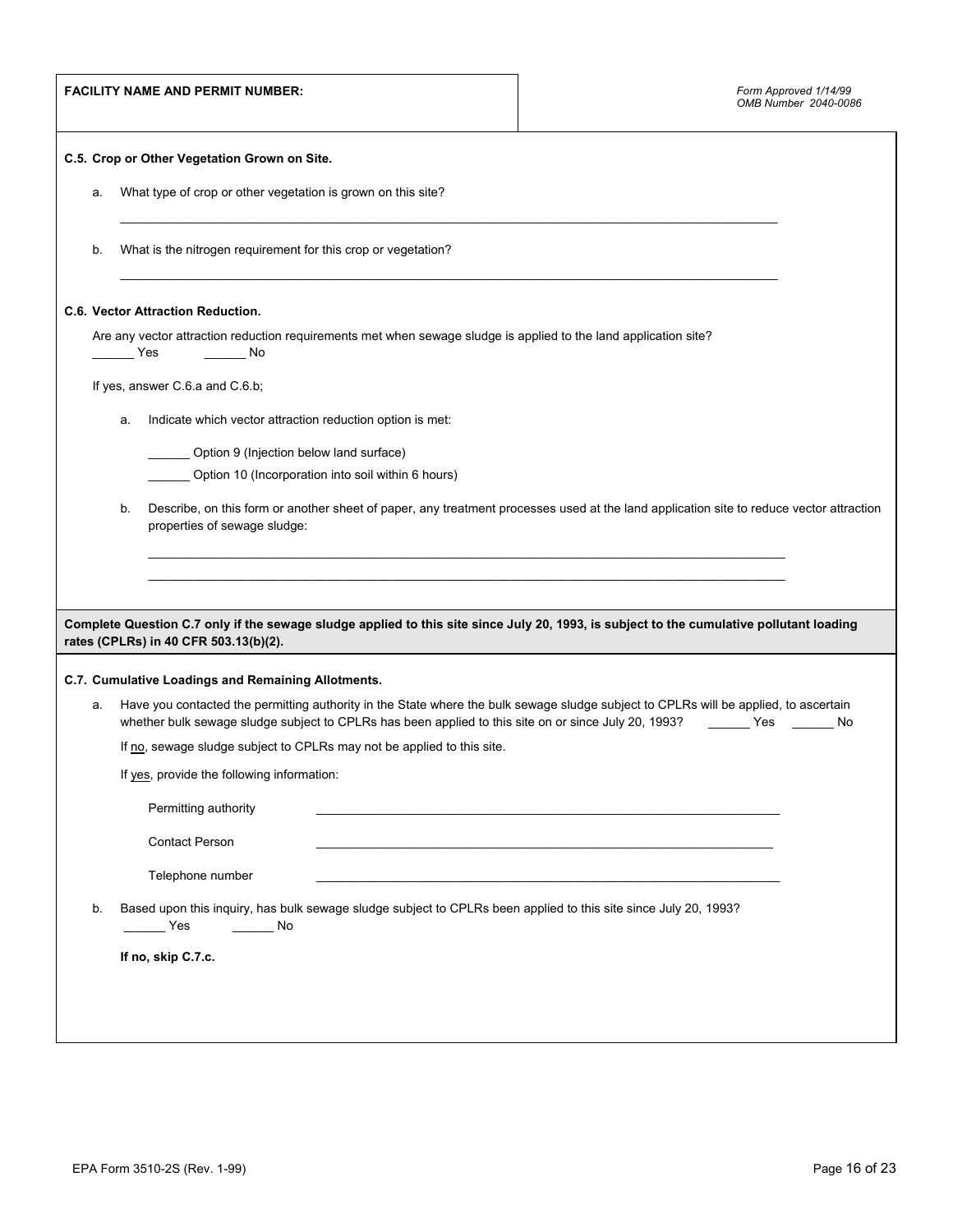|    | <b>FACILITY NAME AND PERMIT NUMBER:</b> |                                                                                                                                                                                                                                                                             | Form Approved 1/14/99<br>OMB Number 2040-0086 |
|----|-----------------------------------------|-----------------------------------------------------------------------------------------------------------------------------------------------------------------------------------------------------------------------------------------------------------------------------|-----------------------------------------------|
| C. |                                         | Provide the following information for every facility other than yours that is sending, or has sent, bulk sewage sludge to CPLRs to this site<br>since July 20, 1993. If more than one such facility sends sewage sludge to this site, attach additional pages as necessary. |                                               |
|    | Facility name                           |                                                                                                                                                                                                                                                                             |                                               |
|    | <b>Mailing Address</b>                  |                                                                                                                                                                                                                                                                             |                                               |
|    |                                         |                                                                                                                                                                                                                                                                             |                                               |
|    | Contact person                          |                                                                                                                                                                                                                                                                             |                                               |
|    | Title                                   |                                                                                                                                                                                                                                                                             |                                               |
|    |                                         |                                                                                                                                                                                                                                                                             |                                               |
|    | Telephone number                        |                                                                                                                                                                                                                                                                             |                                               |
|    |                                         |                                                                                                                                                                                                                                                                             |                                               |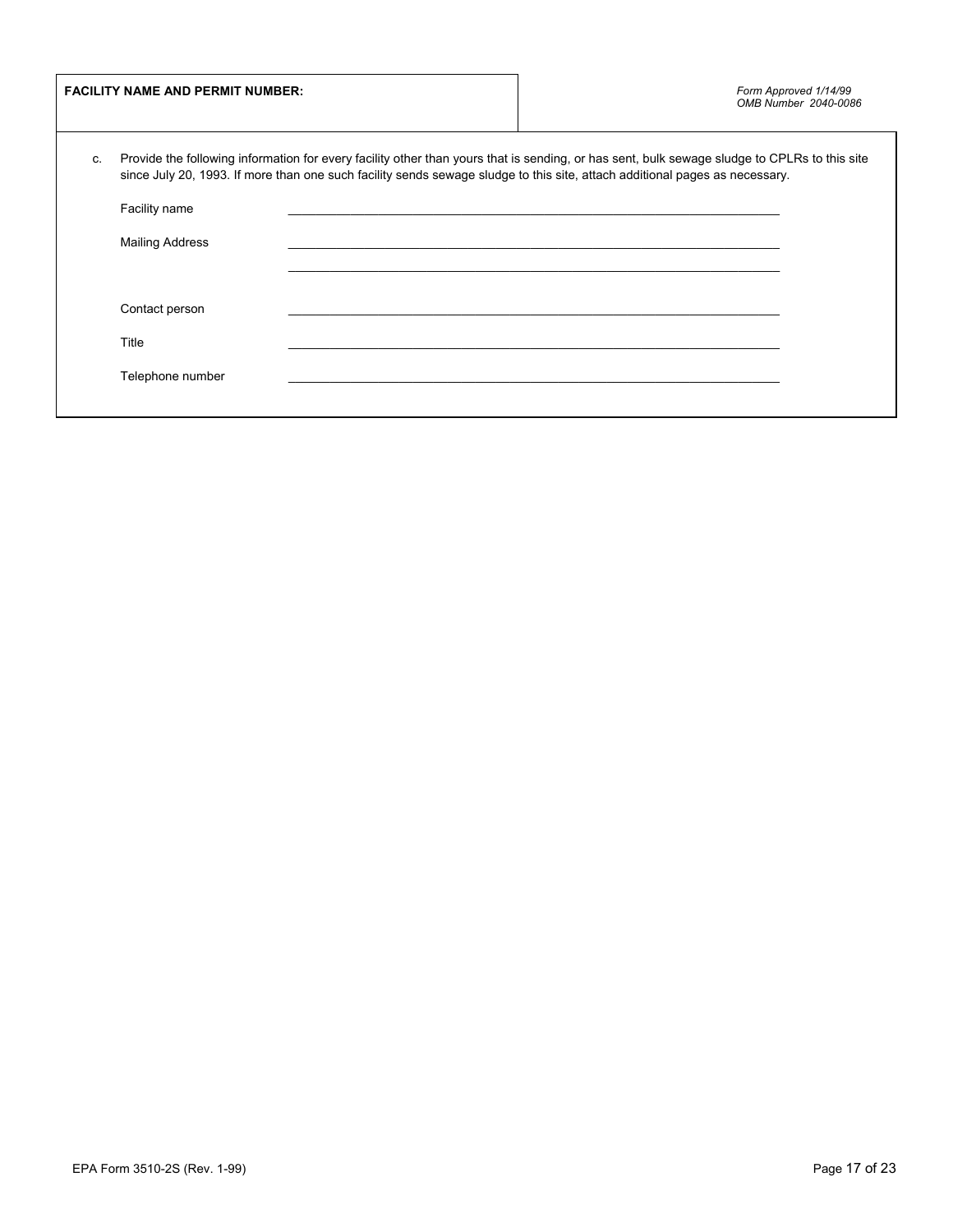|    | <b>FACILITY NAME AND PERMIT NUMBER:</b>                                                                                                                                                                                    | Form Approved 1/14/99<br>OMB Number 2040-0086 |  |  |
|----|----------------------------------------------------------------------------------------------------------------------------------------------------------------------------------------------------------------------------|-----------------------------------------------|--|--|
|    | <b>D. SURFACE DISPOSAL</b>                                                                                                                                                                                                 |                                               |  |  |
|    | Complete this section if you own or operate a surface disposal site.                                                                                                                                                       |                                               |  |  |
|    | Complete Sections D.1 - D.5 for each active sewage sludge unit.                                                                                                                                                            |                                               |  |  |
|    | D.1. Information on Active Sewage Sludge Units.                                                                                                                                                                            |                                               |  |  |
| a. |                                                                                                                                                                                                                            |                                               |  |  |
| b. | Unit location (Complete 1 and 2).                                                                                                                                                                                          |                                               |  |  |
|    | Street or Route #<br>1.<br><u> 1989 - Johann Stoff, deutscher Stoff, der Stoff, der Stoff, der Stoff, der Stoff, der Stoff, der Stoff, der S</u>                                                                           |                                               |  |  |
|    | County<br><u> 1989 - Johann Stoff, amerikansk politiker (d. 1989)</u>                                                                                                                                                      |                                               |  |  |
|    | City or Town                                                                                                                                                                                                               |                                               |  |  |
|    | 2.                                                                                                                                                                                                                         |                                               |  |  |
|    | Method of latitude/longitude determination: USGS map Field survey                                                                                                                                                          | Other                                         |  |  |
| c. | Topographic map. Provide a topographic map (or other appropriate map if a topographic map is unavailable) that shows the site location.                                                                                    |                                               |  |  |
| d. | Total dry metric tons of sewage sludge placed on the active sewage sludge unit per 365-day period: ____________________ dry metric tons                                                                                    |                                               |  |  |
| е. | Total dry metric tons of sewage sludge placed on the active sewage sludge unit over the life of the unit: ______________________ dry metric tons                                                                           |                                               |  |  |
| f. | Does the active sewage sludge unit have a liner with a maximum hydraulic conductivity of $1 \times 10^{-7}$ cm/sec? ______ Yes ______ No                                                                                   |                                               |  |  |
|    | If yes, describe the liner (or attach a description):                                                                                                                                                                      |                                               |  |  |
|    |                                                                                                                                                                                                                            |                                               |  |  |
|    |                                                                                                                                                                                                                            |                                               |  |  |
| g. | Does the active sewage sludge unit have a leachate collection system? ___________ Yes _______<br>No                                                                                                                        |                                               |  |  |
|    | If yes, describe the leachate collection system (or attach a description). Also describe the method used for leachate disposal and provide<br>the numbers of any Federal, State, or local permit(s) for leachate disposal: |                                               |  |  |
|    |                                                                                                                                                                                                                            |                                               |  |  |
|    |                                                                                                                                                                                                                            |                                               |  |  |
|    |                                                                                                                                                                                                                            |                                               |  |  |
| h. | If you answered no to either D.1.f. or D.1.g., answer the following question:                                                                                                                                              |                                               |  |  |
|    | Is the boundary of the active sewage sludge unit less than 150 meters from the property line of the surface disposal site?<br><b>Parage Street</b><br><b>Single Street No.</b>                                             |                                               |  |  |
|    | If yes, provide the actual distance in meters: _________________________________                                                                                                                                           |                                               |  |  |
|    | Provide the following information:                                                                                                                                                                                         |                                               |  |  |
|    | Remaining capacity of active sewage sludge unit, in dry metric tons:<br>dry metric tons                                                                                                                                    |                                               |  |  |
|    | Anticipated closure date for active sewage sludge unit, if known: _________________________________(MM/DD/YYYY)                                                                                                            |                                               |  |  |
|    | Provide, with this application, a copy of any closure plan that has been developed for this active sewage sludge unit.                                                                                                     |                                               |  |  |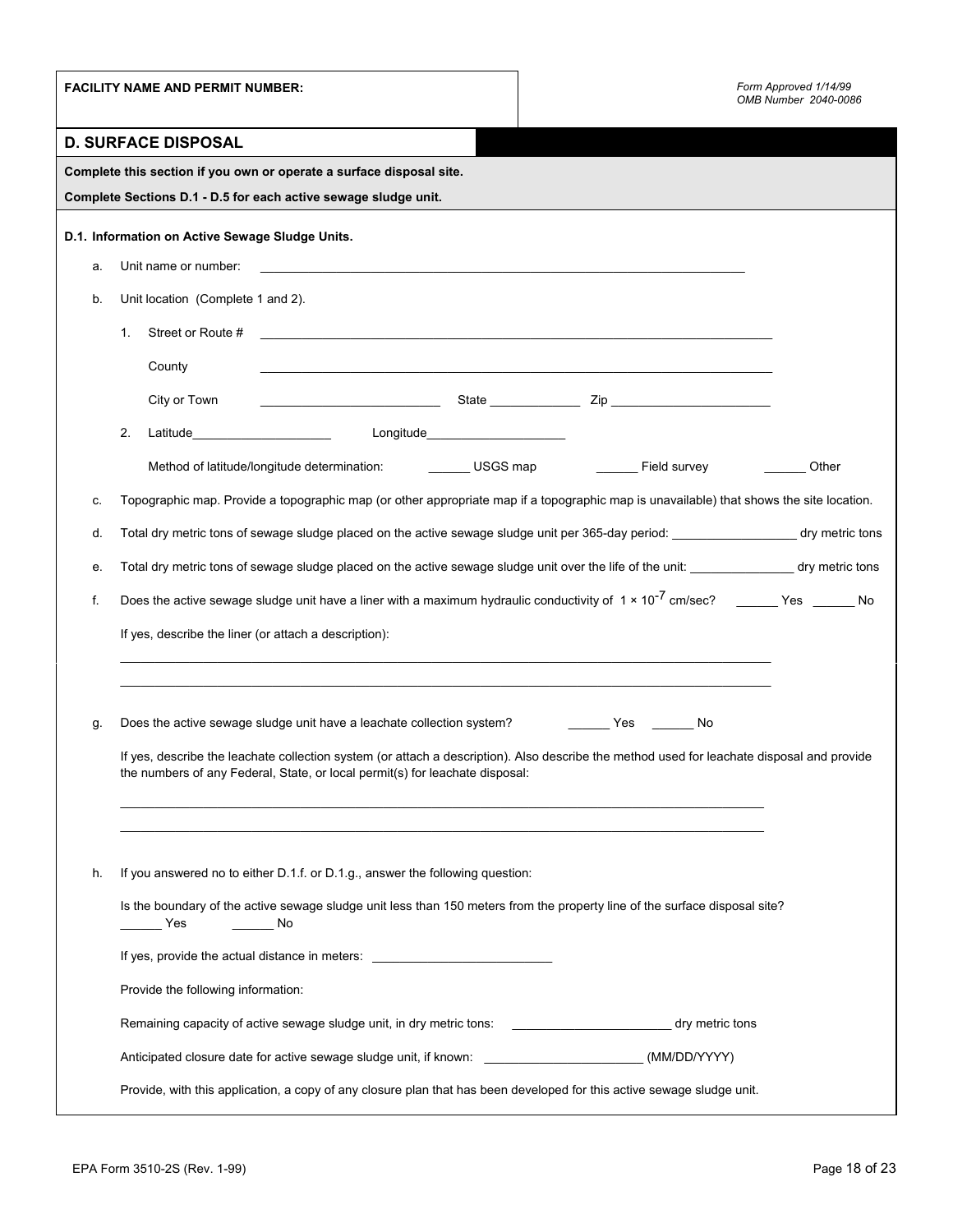| <b>FACILITY NAME AND PERMIT NUMBER:</b>              |                                                                                                                            |                                                                                                                | Form Approved 1/14/99<br>OMB Number 2040-0086                                                                                                   |  |  |  |
|------------------------------------------------------|----------------------------------------------------------------------------------------------------------------------------|----------------------------------------------------------------------------------------------------------------|-------------------------------------------------------------------------------------------------------------------------------------------------|--|--|--|
|                                                      | <b>Paradox</b> Yes                                                                                                         | No                                                                                                             | D.2. Sewage Sludge from Other Facilities. Is sewage sent to this active sewage sludge unit from any facilities other than your facility?        |  |  |  |
|                                                      | such facility, attach additional pages as necessary.                                                                       |                                                                                                                | If yes, provide the following information for each such facility. If sewage sludge is sent to this active sewage sludge unit from more than one |  |  |  |
| а.                                                   | Facility name                                                                                                              |                                                                                                                |                                                                                                                                                 |  |  |  |
| b.                                                   | <b>Mailing Address</b>                                                                                                     |                                                                                                                |                                                                                                                                                 |  |  |  |
| c.                                                   | Contact person                                                                                                             |                                                                                                                |                                                                                                                                                 |  |  |  |
|                                                      | Title                                                                                                                      |                                                                                                                |                                                                                                                                                 |  |  |  |
|                                                      | Telephone number                                                                                                           |                                                                                                                |                                                                                                                                                 |  |  |  |
| d.                                                   |                                                                                                                            | Which class of pathogen reduction is achieved before sewage sludge leaves the other facility?                  |                                                                                                                                                 |  |  |  |
|                                                      | Class A                                                                                                                    | Class B<br>None or unknown                                                                                     |                                                                                                                                                 |  |  |  |
| е.                                                   |                                                                                                                            |                                                                                                                | Describe, on this form or another sheet of paper, any treatment processes used at the other facility to reduce pathogens in sewage sludge:      |  |  |  |
|                                                      |                                                                                                                            |                                                                                                                |                                                                                                                                                 |  |  |  |
|                                                      |                                                                                                                            |                                                                                                                |                                                                                                                                                 |  |  |  |
| f.                                                   |                                                                                                                            | Which vector attraction reduction option is met for the sewage sludge at the receiving facility?               |                                                                                                                                                 |  |  |  |
|                                                      |                                                                                                                            | Option 1 (Minimum 38 percent reduction in volatile solids)                                                     |                                                                                                                                                 |  |  |  |
|                                                      | Option 2 (Anaerobic process, with bench-scale demonstration)<br>Option 3 (Aerobic process, with bench-scale demonstration) |                                                                                                                |                                                                                                                                                 |  |  |  |
|                                                      |                                                                                                                            | Option 4 (Specific oxygen uptake rate for aerobically digested sludge)                                         |                                                                                                                                                 |  |  |  |
|                                                      | Option 5 (Aerobic processes plus raised temperature)                                                                       |                                                                                                                |                                                                                                                                                 |  |  |  |
|                                                      |                                                                                                                            | Option 6 (Raise pH to 12 and retain at 11.5)<br>Option 7 (75 percent solids with no unstabilized solids)       |                                                                                                                                                 |  |  |  |
|                                                      |                                                                                                                            | Option 8 (90 percent solids with unstabilized solids)                                                          |                                                                                                                                                 |  |  |  |
|                                                      | None or unknown None of None or United                                                                                     |                                                                                                                |                                                                                                                                                 |  |  |  |
| g.                                                   | properties of sewage sludge                                                                                                |                                                                                                                | Describe, on this form or another sheet of paper, any treatment processes used at the receiving facility to reduce vector attraction            |  |  |  |
|                                                      |                                                                                                                            |                                                                                                                |                                                                                                                                                 |  |  |  |
| h.                                                   | identified in $(d) - (g)$ above:                                                                                           |                                                                                                                | Describe, on this form or another sheet of paper, any other sewage sludge treatment activities performed by the other facility that are not     |  |  |  |
|                                                      |                                                                                                                            |                                                                                                                |                                                                                                                                                 |  |  |  |
|                                                      |                                                                                                                            |                                                                                                                |                                                                                                                                                 |  |  |  |
|                                                      | D.3. Vector Attraction Reduction                                                                                           |                                                                                                                |                                                                                                                                                 |  |  |  |
| а.                                                   |                                                                                                                            | Which vector attraction option, if any, is met when sewage sludge is placed on this active sewage sludge unit? |                                                                                                                                                 |  |  |  |
|                                                      |                                                                                                                            | _____ Option 9 (Injection below and surface)                                                                   |                                                                                                                                                 |  |  |  |
|                                                      |                                                                                                                            | Option 10 (Incorporation into soil within 6 hours)                                                             |                                                                                                                                                 |  |  |  |
| Option 11 (Covering active sewage sludge unit daily) |                                                                                                                            |                                                                                                                |                                                                                                                                                 |  |  |  |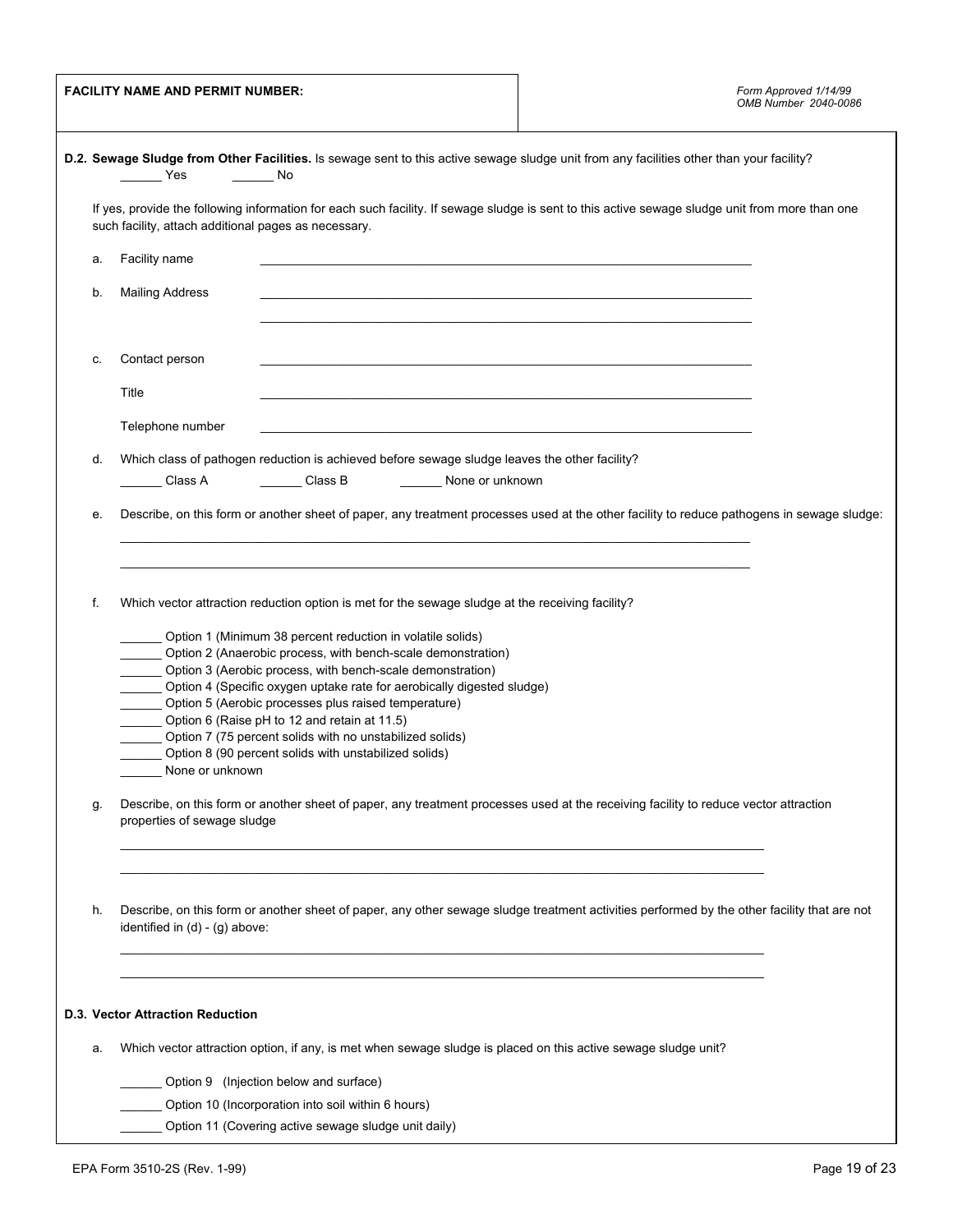|         | <b>FACILITY NAME AND PERMIT NUMBER:</b>                                                                                                                                                                                                      | Form Approved 1/14/99<br>OMB Number 2040-0086 |  |  |
|---------|----------------------------------------------------------------------------------------------------------------------------------------------------------------------------------------------------------------------------------------------|-----------------------------------------------|--|--|
|         | D.3. Vector Attraction Reduction. (con't)                                                                                                                                                                                                    |                                               |  |  |
| $b_{1}$ | Describe, on this form or another sheet of paper, any treatment processes used at the active sewage sludge unit to reduce vector attraction<br>properties of sewage sludge:                                                                  |                                               |  |  |
|         | D.4. Ground-Water Monitoring.                                                                                                                                                                                                                |                                               |  |  |
| а.      | Is ground-water monitoring currently conducted at this active sewage sludge unit, or are ground-water monitoring data otherwise available<br>for this active sewage sludge unit?<br>__________ Yes ___________ No                            |                                               |  |  |
|         | If yes, provide a copy of available ground-water monitoring data. Also, provide a written description of the well locations, the approximate<br>depth to ground-water, and the ground-water monitoring procedures used to obtain these data. |                                               |  |  |
| b.      | Has a ground-water monitoring program been prepared for this active sewage sludge unit? Yes                                                                                                                                                  | No                                            |  |  |
|         | If yes, submit a copy of the ground-water monitoring program with this permit application.                                                                                                                                                   |                                               |  |  |
| C.      | Have you obtained a certification from a qualified ground-water scientist that the aquifer below the active sewage sludge unit has not been<br>contaminated?<br>________ Yes _________ No                                                    |                                               |  |  |
|         | If yes, submit a copy of the certification with this permit application.                                                                                                                                                                     |                                               |  |  |
|         | D.5. Site-Specific Limits. Are you seeking site-specific pollutant limits for the sewage sludge placed on the active sewage sludge unit?<br>Yes<br>in a strong No                                                                            |                                               |  |  |
|         | If yes, submit information to support the request for site-specific pollutant limits with this application.                                                                                                                                  |                                               |  |  |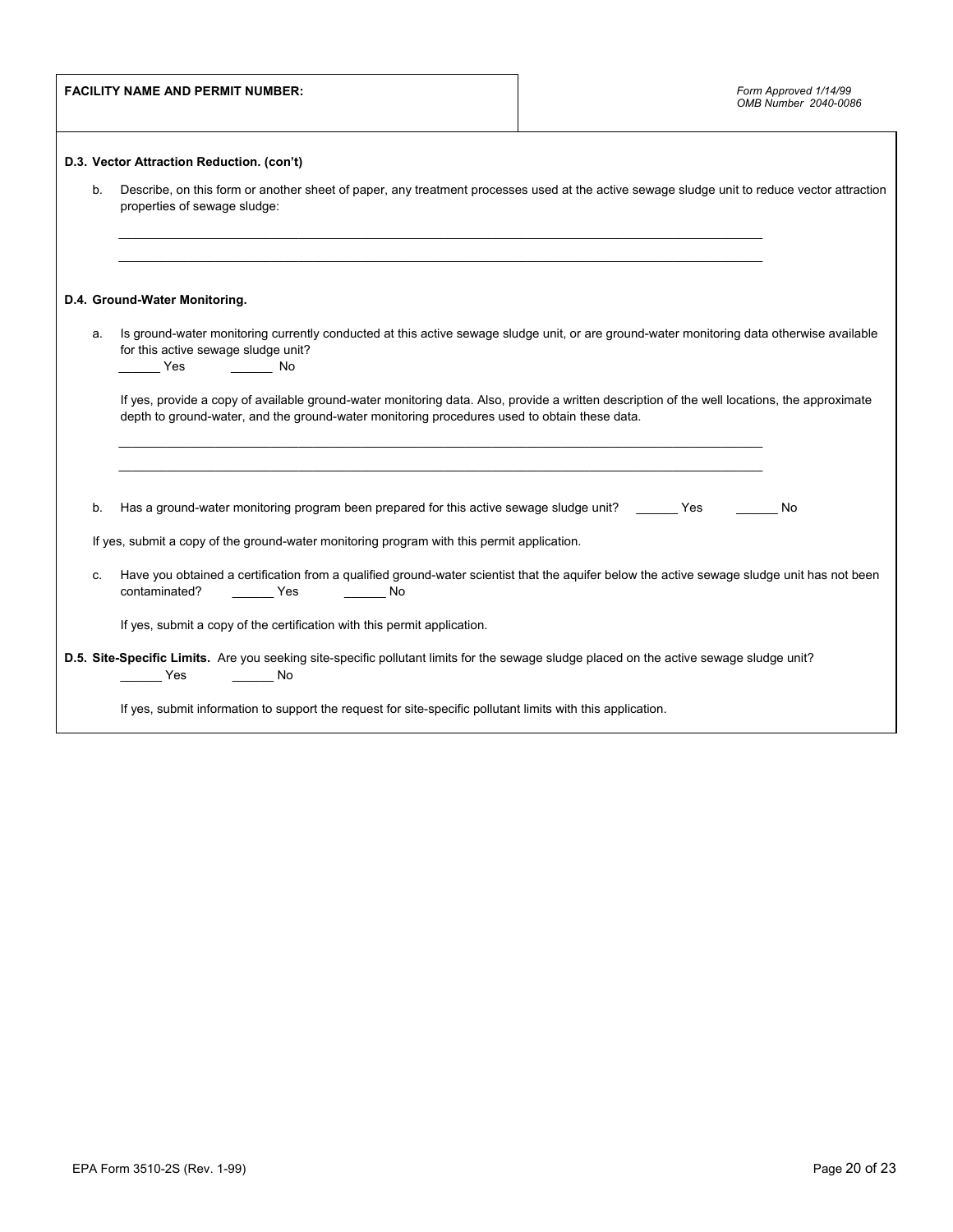|                        | <b>FACILITY NAME AND PERMIT NUMBER:</b>                                                                                                                                                                                                                                                          | Form Approved 1/14/99<br>OMB Number 2040-0086                                                                        |  |  |  |
|------------------------|--------------------------------------------------------------------------------------------------------------------------------------------------------------------------------------------------------------------------------------------------------------------------------------------------|----------------------------------------------------------------------------------------------------------------------|--|--|--|
| <b>E. INCINERATION</b> |                                                                                                                                                                                                                                                                                                  |                                                                                                                      |  |  |  |
|                        | Complete this section if you fire sewage sludge in a sewage sludge incinerator.                                                                                                                                                                                                                  |                                                                                                                      |  |  |  |
|                        | Complete this section once for each incinerator in which you fire sewage sludge. If you fire sewage sludge in more than one sewage<br>sludge incinerator, attach additional copies of this section s necessary.                                                                                  |                                                                                                                      |  |  |  |
|                        | E.1. Incinerator Information.                                                                                                                                                                                                                                                                    |                                                                                                                      |  |  |  |
| а.                     | Incinerator name or number: example and a series of the series of the series of the series of the series of the series of the series of the series of the series of the series of the series of the series of the series of th                                                                   |                                                                                                                      |  |  |  |
| b.                     | Incinerator location (Complete 1 and 2).                                                                                                                                                                                                                                                         |                                                                                                                      |  |  |  |
|                        | Street or Route #<br>1.                                                                                                                                                                                                                                                                          | <u> 1989 - Jan James James James James James James James James James James James James James James James James J</u> |  |  |  |
|                        | County                                                                                                                                                                                                                                                                                           |                                                                                                                      |  |  |  |
|                        | City or Town                                                                                                                                                                                                                                                                                     |                                                                                                                      |  |  |  |
|                        | Longitude______________________<br>Latitude <b>Example 2018</b><br>2.                                                                                                                                                                                                                            |                                                                                                                      |  |  |  |
|                        |                                                                                                                                                                                                                                                                                                  | Other                                                                                                                |  |  |  |
|                        |                                                                                                                                                                                                                                                                                                  |                                                                                                                      |  |  |  |
|                        | E.2. Amount Fired. Dry metric tons per 365-day period of sewage sludge fired in the sewage sludge incinerator:                                                                                                                                                                                   | dry metric tons                                                                                                      |  |  |  |
|                        | E.3. Beryllium NESHAP.                                                                                                                                                                                                                                                                           |                                                                                                                      |  |  |  |
| а.                     | Is the sewage sludge fired in this incinerator "beryllium-containing waste," as defined in 40 CFR Part 61.31? ______ Yes ______ No                                                                                                                                                               |                                                                                                                      |  |  |  |
|                        | Submit, with this application, information, test data, and description of measures taken that demonstrate whether the sewage sludge<br>incinerated is beryllium-containing waste, and will continue to remain as such.                                                                           |                                                                                                                      |  |  |  |
| b.                     | If the answer to (a) is yes, submit with this application a complete report of the latest beryllium emission rate testing and documentation<br>of ongoing incinerator operating parameters indicating that the NESHAP emission rate limit for beryllium has been and will continue to be<br>met. |                                                                                                                      |  |  |  |
|                        | E.4. Mercury NESHAP.                                                                                                                                                                                                                                                                             |                                                                                                                      |  |  |  |
| а.                     | How is compliance with the mercury NESHAP being demonstrated?                                                                                                                                                                                                                                    |                                                                                                                      |  |  |  |
|                        | Stack testing (if checked, complete E.4.b)<br>Sewage sludge sampling (if checked, complete E.4.c)                                                                                                                                                                                                |                                                                                                                      |  |  |  |
|                        |                                                                                                                                                                                                                                                                                                  |                                                                                                                      |  |  |  |
| b.                     | If stack testing is conducted, submit the following information with this application:                                                                                                                                                                                                           |                                                                                                                      |  |  |  |
|                        | A complete report of stack testing and documentation of ongoing incinerator operating parameters indicating that the incinerator has met,<br>and will continue to meet, the mercury NESHAP emission rate limit.                                                                                  |                                                                                                                      |  |  |  |
|                        | Copies of mercury emission rate tests for the two most recent years in which testing was conducted.                                                                                                                                                                                              |                                                                                                                      |  |  |  |
| c.                     | If sewage sludge sampling is used to demonstrate compliance, submit a complete report of sewage sludge sampling and documentation of<br>ongoing incinerator operating parameters indicating that the incinerator has met, and will continue to meet the mercury NESHAP emission<br>rate limit.   |                                                                                                                      |  |  |  |
|                        | E.5. Dispersion Factor.                                                                                                                                                                                                                                                                          |                                                                                                                      |  |  |  |
| а.                     | Dispersion factor, in micrograms/cubic meter per gram/second: __________________                                                                                                                                                                                                                 |                                                                                                                      |  |  |  |
| b.                     | Name and type of dispersion model:                                                                                                                                                                                                                                                               |                                                                                                                      |  |  |  |
| c.                     | Submit a copy of the modeling results and supporting documentation with this application.                                                                                                                                                                                                        |                                                                                                                      |  |  |  |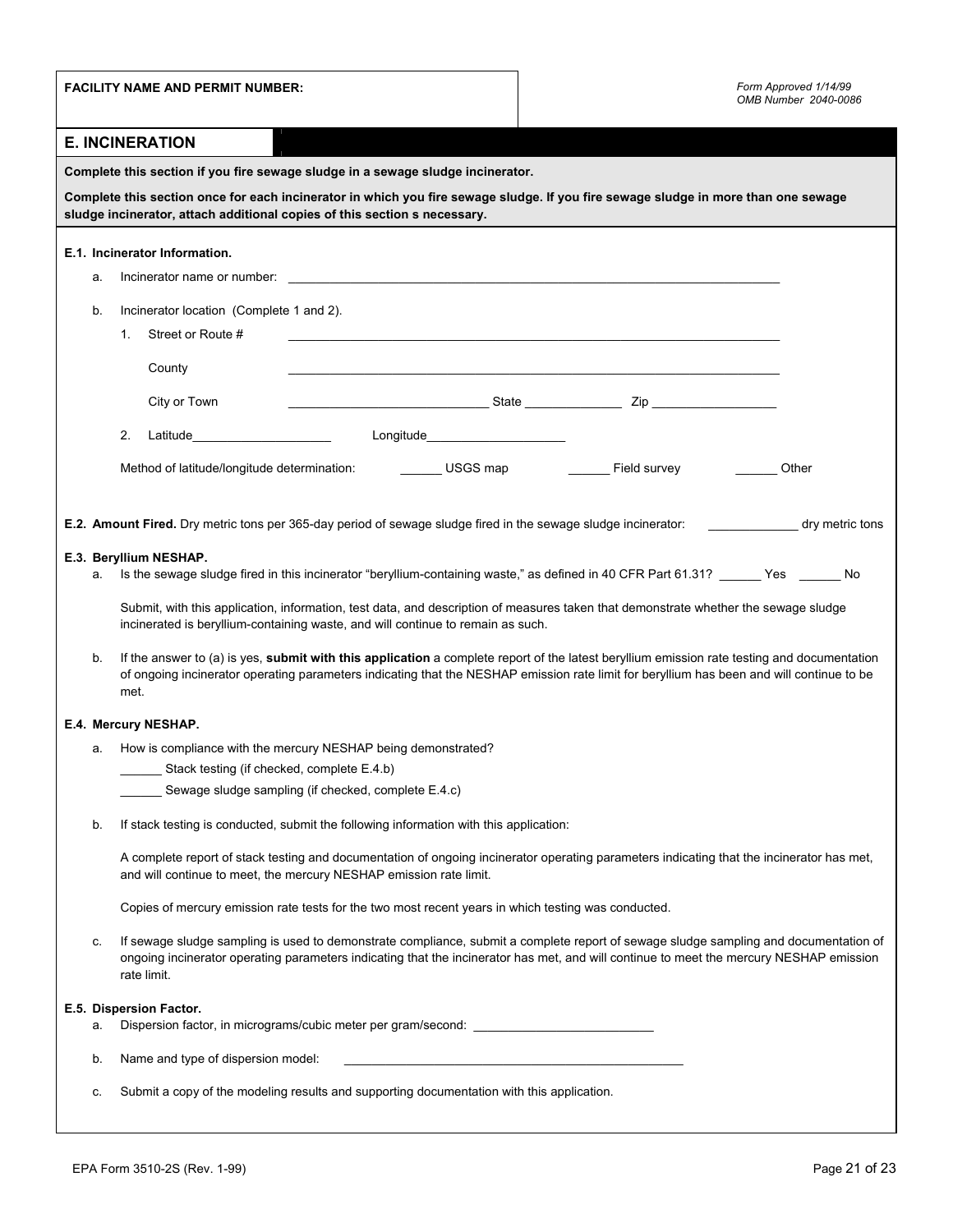| <b>FACILITY NAME AND PERMIT NUMBER:</b> |                                                                                                    |                                                                                                                                                                                      | Form Approved 1/14/99<br>OMB Number 2040-0086 |  |  |  |
|-----------------------------------------|----------------------------------------------------------------------------------------------------|--------------------------------------------------------------------------------------------------------------------------------------------------------------------------------------|-----------------------------------------------|--|--|--|
|                                         | E.6. Control Efficiency.<br>Control efficiency, in hundredths, for the following pollutants:<br>a. |                                                                                                                                                                                      |                                               |  |  |  |
|                                         |                                                                                                    | Chromium:<br>Arsenic:<br>Nickel:                                                                                                                                                     |                                               |  |  |  |
|                                         |                                                                                                    | Cadmium:<br>Lead:                                                                                                                                                                    |                                               |  |  |  |
|                                         | b.                                                                                                 | Submit a copy of the results or performance testing and supporting documentation (including testing dates) with this application.                                                    |                                               |  |  |  |
|                                         | а.                                                                                                 | E.7. Risk Specific Concentration for Chromium.<br>Risk specific concentration (RSC) used for chromium, in micrograms per cubic meter: _______________                                |                                               |  |  |  |
|                                         | b.                                                                                                 | Which basis was used to determine the RSC?                                                                                                                                           |                                               |  |  |  |
|                                         |                                                                                                    | Table 2 in 40 CFR 503.43                                                                                                                                                             |                                               |  |  |  |
|                                         |                                                                                                    | Equation 6 in 40 CFR 503,43 (site-specific determination)                                                                                                                            |                                               |  |  |  |
|                                         | c.                                                                                                 | If Table 2 was used, identify the type of incinerator used as the basis:                                                                                                             |                                               |  |  |  |
|                                         |                                                                                                    | Fluidized bed with wet scrubber                                                                                                                                                      |                                               |  |  |  |
|                                         |                                                                                                    | Fluidized bed with wet scrubber and wet electrostatic precipitator                                                                                                                   |                                               |  |  |  |
|                                         |                                                                                                    | Other types with wet scrubber                                                                                                                                                        |                                               |  |  |  |
|                                         |                                                                                                    | Other types with wet scrubber and wet electrostatic precipitator                                                                                                                     |                                               |  |  |  |
|                                         | d.                                                                                                 | If Equation 6 was used, provide the following:                                                                                                                                       |                                               |  |  |  |
|                                         |                                                                                                    | Decimal fraction of hexavalent chromium concentration to total chromium concentration in stack exit gas:                                                                             |                                               |  |  |  |
|                                         |                                                                                                    | Submit results of incinerator stack tests for hexavalent and total chromium concentrations, including date(s) of test, with this application.                                        |                                               |  |  |  |
|                                         | a.                                                                                                 | E.8. Incinerator Parameters<br>Do you monitor Total Hydrocarbons (THC) in the sewage sludge incinerator's exit gas?                                                                  | Yes<br>No                                     |  |  |  |
|                                         |                                                                                                    | Do you monitor Carbon Monoxide (CO) in the sewage sludge incinerator's exit gas?                                                                                                     | Yes<br>No                                     |  |  |  |
|                                         | b.                                                                                                 | Incinerator type:                                                                                                                                                                    |                                               |  |  |  |
|                                         | c.                                                                                                 |                                                                                                                                                                                      |                                               |  |  |  |
|                                         |                                                                                                    | Indicate whether value submitted is:<br>_________ Actual stack height                                                                                                                | Creditable stack height                       |  |  |  |
|                                         |                                                                                                    | E.9. Performance Test Operating Parameters                                                                                                                                           |                                               |  |  |  |
|                                         | а.                                                                                                 | Maximum Performance Test Combustion Temperature:                                                                                                                                     |                                               |  |  |  |
|                                         | b.                                                                                                 | Performance test sewage sludge feed rate, in dry metric tons/day:                                                                                                                    |                                               |  |  |  |
|                                         |                                                                                                    | indicate whether value submitted is:                                                                                                                                                 |                                               |  |  |  |
|                                         |                                                                                                    | Average use<br>Maximum design                                                                                                                                                        |                                               |  |  |  |
|                                         |                                                                                                    | Submit, with this application, supporting documents describing how the feed rate was calculated.                                                                                     |                                               |  |  |  |
|                                         | c.                                                                                                 | Submit, with this application, information documenting the performance test operating parameters for the air pollution control device(s) used<br>for this sewage sludge incinerator. |                                               |  |  |  |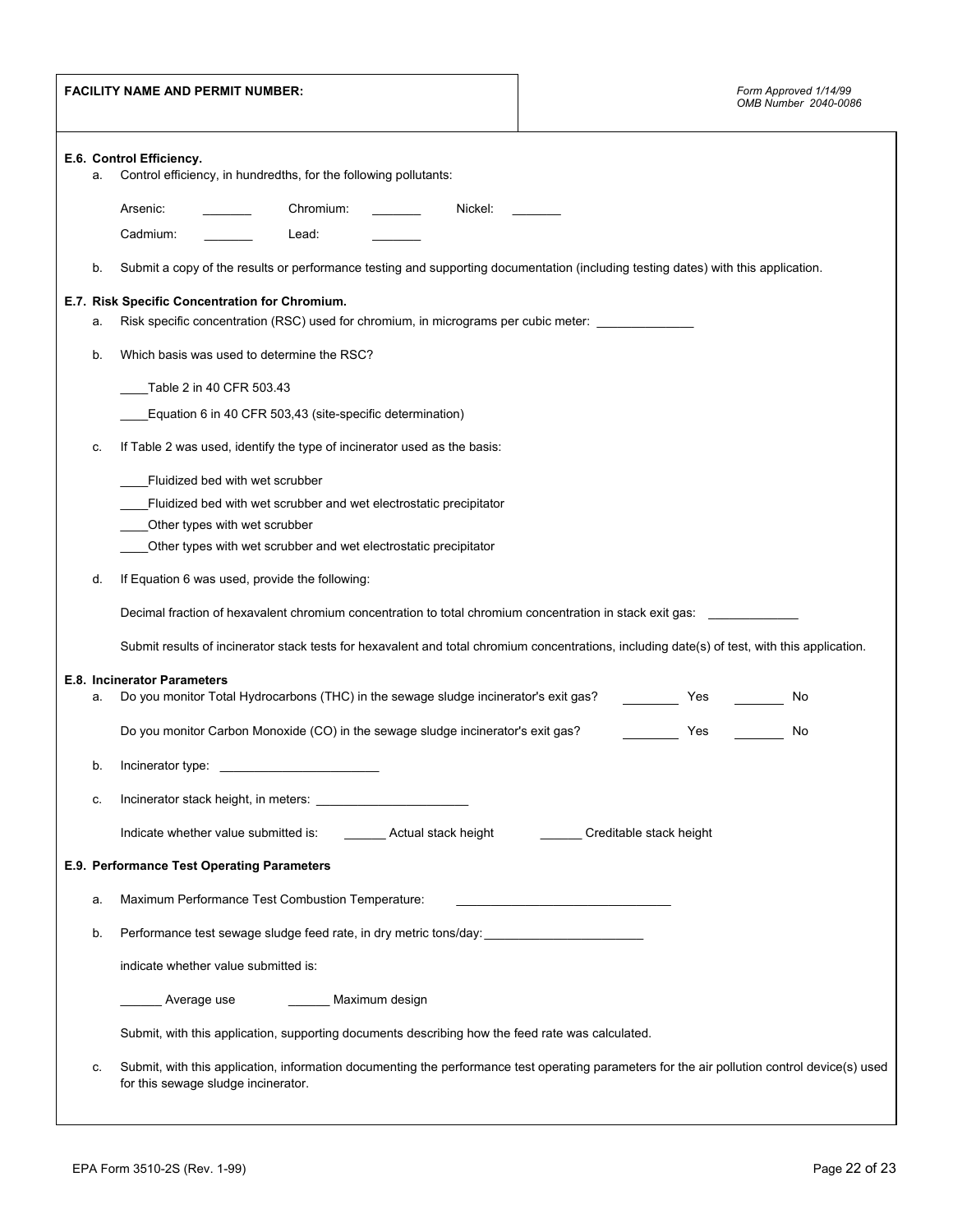| <b>FACILITY NAME AND PERMIT NUMBER:</b> |                                                                                                                                                                                                                                                                                                                                      | Form Approved 1/14/99<br>OMB Number 2040-0086                                                                          |  |
|-----------------------------------------|--------------------------------------------------------------------------------------------------------------------------------------------------------------------------------------------------------------------------------------------------------------------------------------------------------------------------------------|------------------------------------------------------------------------------------------------------------------------|--|
| E.10.                                   | <b>Monitoring Equipment.</b> List the equipment in place to monitor the following parameters:<br>Total hydrocarbons or carbon monoxide: example and a state of the state of the state of the state of the state of the state of the state of the state of the state of the state of the state of the state of the state of the<br>a. |                                                                                                                        |  |
|                                         | Percent oxygen:<br>b.                                                                                                                                                                                                                                                                                                                | <u> 1999 - Paris Paragonia et al provincia establecente de la provincia establecente de la provincia establecente </u> |  |
|                                         | Moisture content:<br>C.                                                                                                                                                                                                                                                                                                              | <u> 1989 - Johann John Stone, markin sanat masjid a shekara ta 1989 - An tsarat masjid a shekara ta 1989 - An tsa</u>  |  |
|                                         | Combustion temperature:<br>d.                                                                                                                                                                                                                                                                                                        |                                                                                                                        |  |
|                                         | Other:<br>е.                                                                                                                                                                                                                                                                                                                         | <u> 1989 - Johann Harry Harry Harry Harry Harry Harry Harry Harry Harry Harry Harry Harry Harry Harry Harry Harry</u>  |  |
| E.11.                                   | Air Pollution Control Equipment. Submit, with this application, a list of all air pollution control equipment used with this sewage sludge<br>incinerator.                                                                                                                                                                           |                                                                                                                        |  |
|                                         |                                                                                                                                                                                                                                                                                                                                      |                                                                                                                        |  |